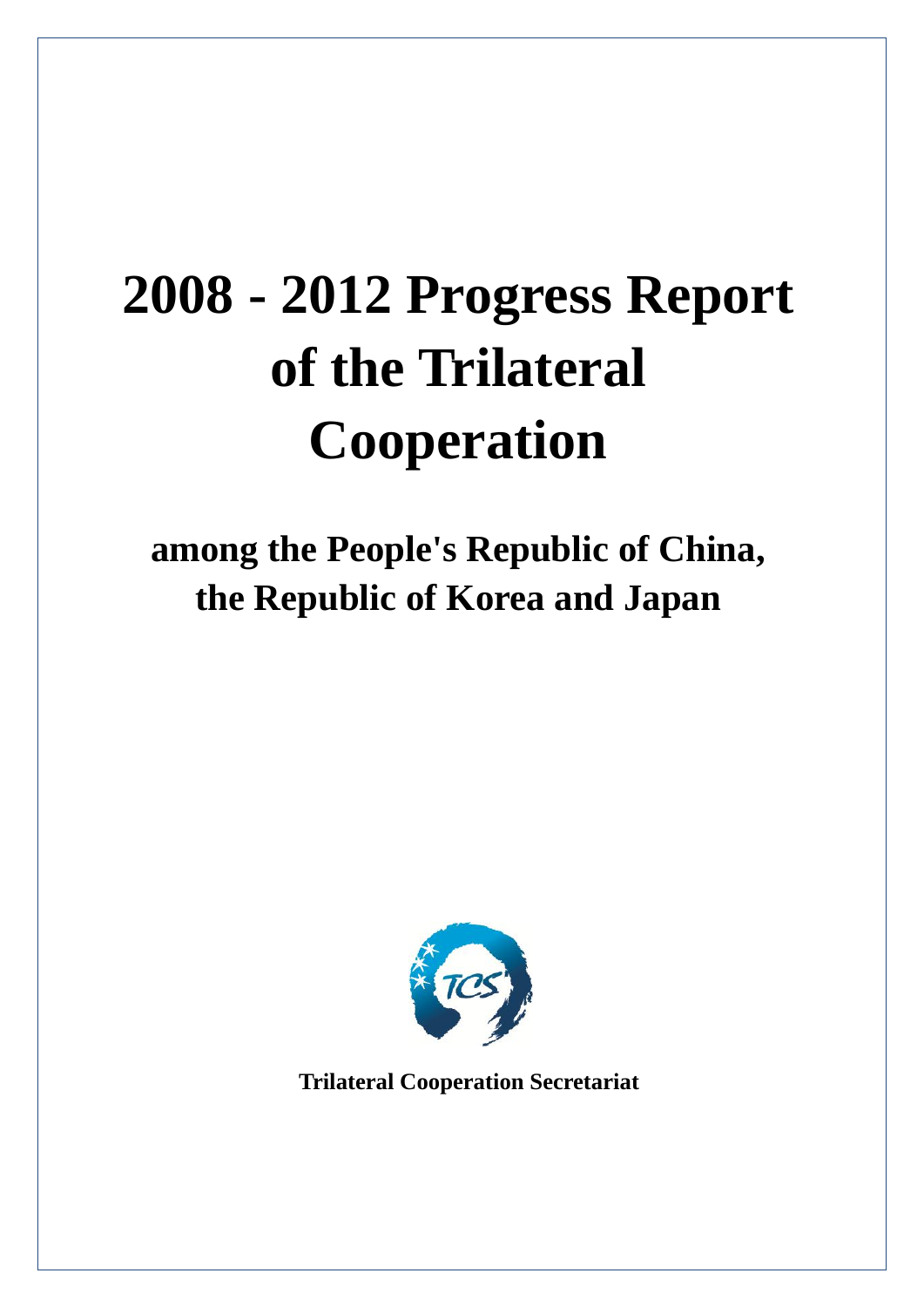## **Table of Contents**

|    | Trilateral Senior Foreign Affairs Officials Consultation 04      |  |
|----|------------------------------------------------------------------|--|
|    |                                                                  |  |
|    |                                                                  |  |
|    | Meeting of the Directors-General of Latin American and Caribbean |  |
|    |                                                                  |  |
|    |                                                                  |  |
|    |                                                                  |  |
|    |                                                                  |  |
|    |                                                                  |  |
| 2. |                                                                  |  |
|    |                                                                  |  |
|    |                                                                  |  |
|    |                                                                  |  |
|    | 11                                                               |  |
|    |                                                                  |  |
|    |                                                                  |  |
|    |                                                                  |  |
|    |                                                                  |  |
|    | $\qquad \qquad \blacksquare$                                     |  |
|    | $\blacksquare$                                                   |  |
|    | 3. Sustainable Development and Environmental Protection  16      |  |
|    |                                                                  |  |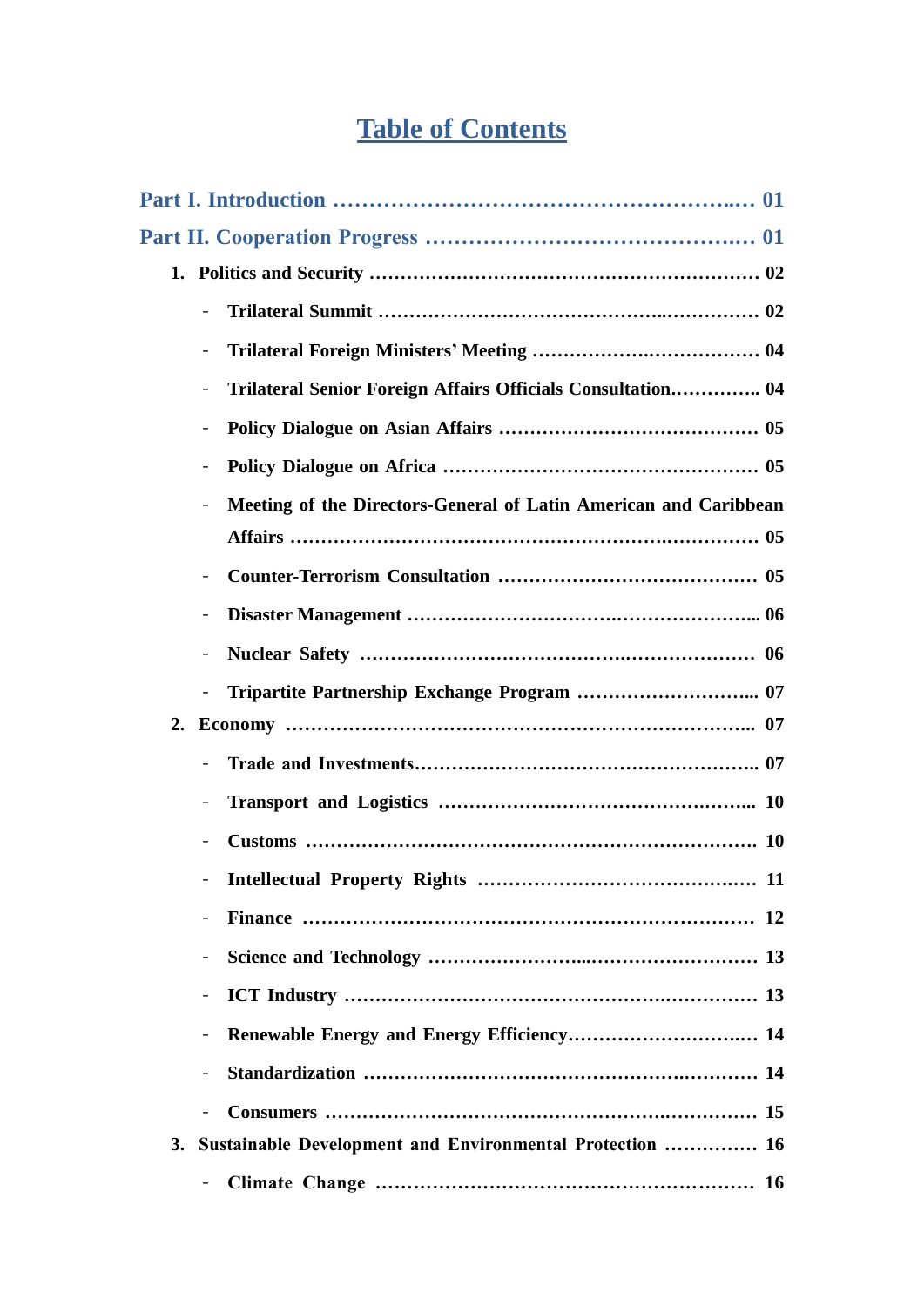|    |                              | <b>Environmental Education, Environmental Awareness and Public</b> |
|----|------------------------------|--------------------------------------------------------------------|
|    |                              |                                                                    |
|    | Ξ.                           |                                                                    |
|    | $\blacksquare$               |                                                                    |
|    | $\blacksquare$               |                                                                    |
|    | 4                            | <b>Environment-Friendly Society/3R/Sound Resource Recycle</b>      |
|    |                              |                                                                    |
|    | $\blacksquare$               |                                                                    |
|    | -                            |                                                                    |
|    |                              |                                                                    |
|    | 4                            |                                                                    |
|    |                              |                                                                    |
|    |                              |                                                                    |
|    |                              |                                                                    |
|    | $\blacksquare$               |                                                                    |
|    |                              |                                                                    |
|    | $\overline{\phantom{0}}$     |                                                                    |
|    |                              |                                                                    |
|    |                              |                                                                    |
|    |                              |                                                                    |
|    |                              |                                                                    |
|    |                              |                                                                    |
|    |                              |                                                                    |
|    |                              |                                                                    |
|    | $\qquad \qquad \blacksquare$ |                                                                    |
|    | $\blacksquare$               |                                                                    |
| 5. |                              |                                                                    |
|    |                              |                                                                    |
|    |                              |                                                                    |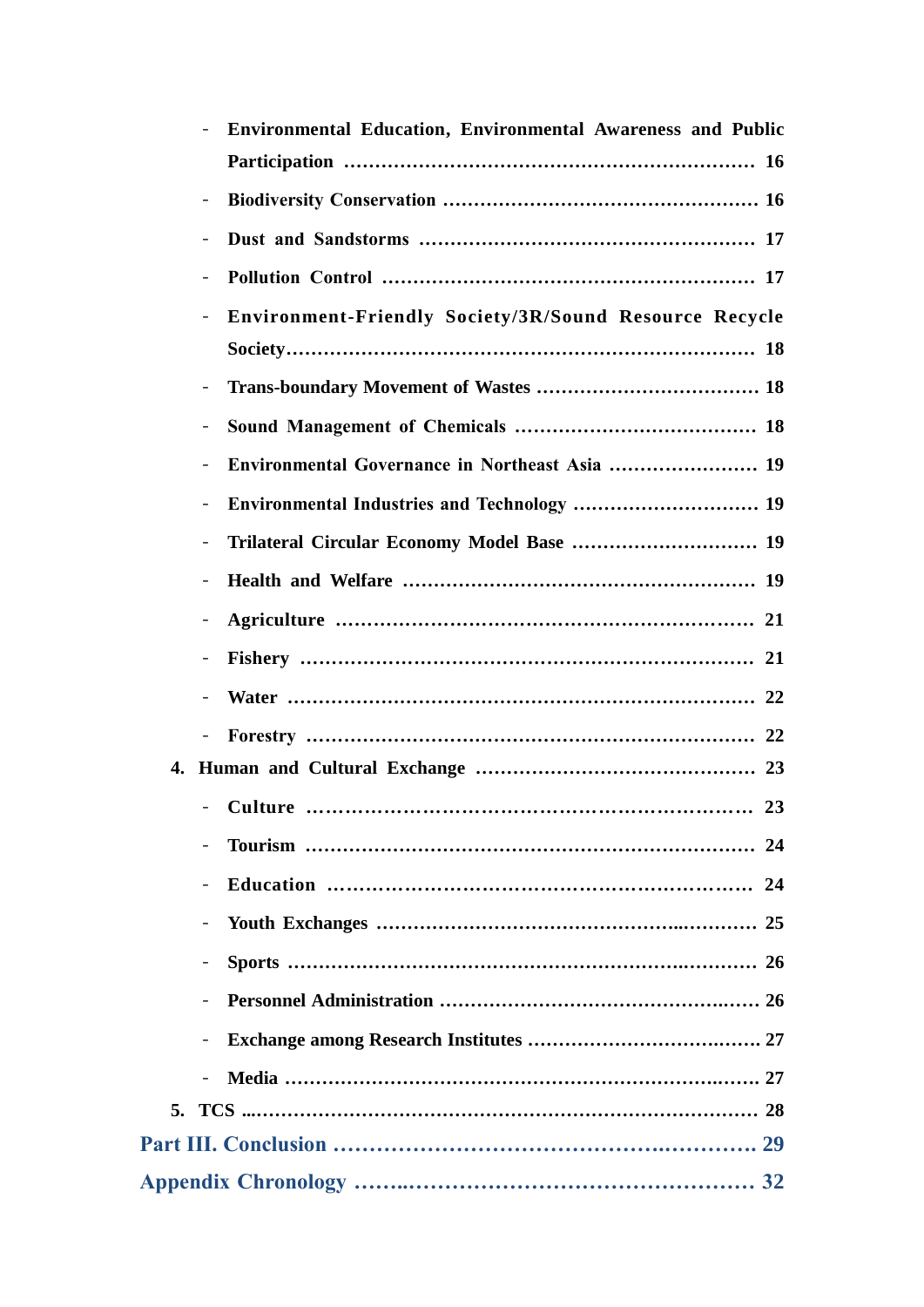#### **Part I. Introduction**

In September 2011, the Trilateral Cooperation Secretariat (TCS) was launched in Seoul. As the first international organization dedicated to the promotion of cooperative relations among the three countries, its establishment constitutes a milestone in the development of the trilateral cooperation. According to the *Agreement on the Establishment of the TCS* signed by the three governments in December 2010, the TCS shall submit annual progress reports to the Three-Party Committee or the Trilateral Foreign Ministers Meeting for approval. Under this mandate, this *2008-2012 Progress Report of the Trilateral Cooperation* has been compiled by the TCS, and is now submitted to the Trilateral Foreign Ministers Meeting for approval. With extensive and strong support from relevant ministries and organizations of the three countries, the TCS is ready to draft the report annually, so as to provide a comprehensive picture of the trilateral cooperation.

#### **Part II Cooperation Progress**

Since the Trilateral Summit in November 2007, the three countries have overcome unprecedented challenges and made historical progress with the trilateral cooperation.

Confronted with the international financial crisis, the three countries joined hands to address global economic difficulties. The East Asia boasts the most resilient economy in the world. At times of natural disasters and adversity, the three countries rendered help to each other. The sense of community among the three peoples has been heightened. In face of complex regional and international situations, the three governments focused on the big picture and enhanced coordination, and Northeast Asia has been ensured of its peace, stability and prosperity.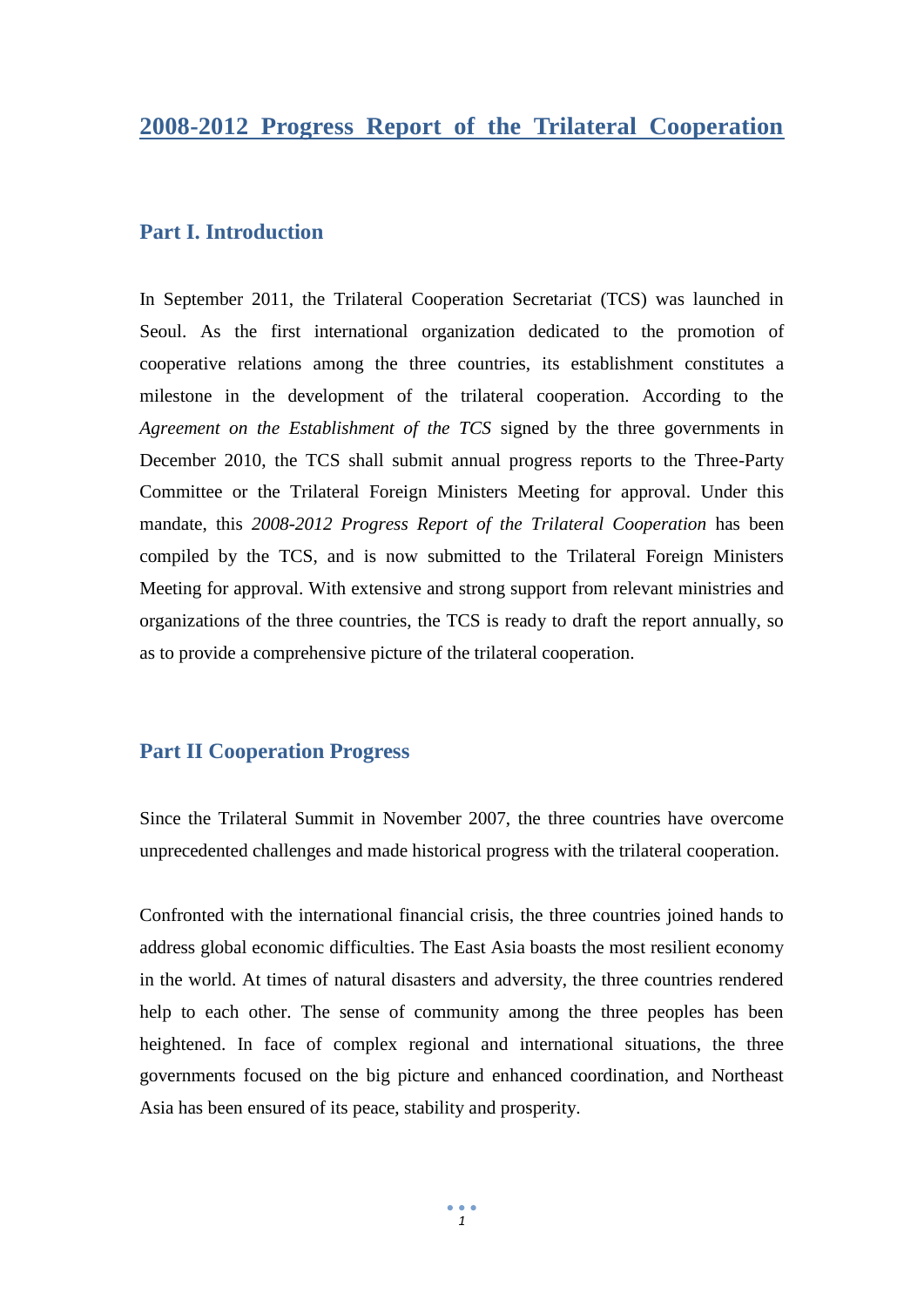The three countries have forged a future-oriented comprehensive cooperative partnership and established a full-fledged cooperative framework among the three governments, including the independent Trilateral Summit, Foreign Ministers Meeting and other Ministerial Meetings, as well as Senior Foreign Affairs Officials Consultation. The blueprint for the trilateral cooperation towards year 2020 has been drawn up. Exchange and cooperation have expanded into new fields such as agriculture, water resources, standardization, disaster management, nuclear safety and renewable energy. Major cooperative projects such as Investment Agreement, Trilateral FTA and CAMPUS Asia have been pushed forward. Among the three countries, political trust has been enhanced. The trilateral economic cooperation is rapidly expanding. The social, cultural and people-to-people exchanges are also dynamic and close. In 2011, the TCS was established to institutionalize ever-flourishing cooperation. The trilateral cooperation is advancing with depth and scope in a concrete manner, playing more and more important roles in promoting the peaceful development among the three countries, enhancing understanding and affinity among the three peoples, as well as driving strong, sustainable and balanced growth of East Asia and the world at large.

#### **1. Politics and Security**

#### **Trilateral Summit**

The 1<sup>st</sup> independent Trilateral Summit was held in Fukuoka of Japan, December, 2008. The basic agenda of the Trilateral Summit was progress and future direction of the trilateral cooperation, followed by regional and international issues. At this Summit, the leaders signed the *Joint Statement for Tripartite Partnership,* which laid out the guiding principles of the trilateral cooperation and affirmed to hold the Trilateral Summit on a regular basis. They issued the *Trilateral Joint Announcement on Disaster Management Cooperation* and the *Joint Statement on the International Finance and Economy.* The *Action Plan for Promoting Trilateral Cooperation* was adopted.

The 2<sup>nd</sup> Trilateral Summit was held in Beijing, October 2009. Leaders of the three countries adopted the *Joint Statement on the Tenth Anniversary of Trilateral Cooperation*, affirming to push forward the trilateral relations in the direction of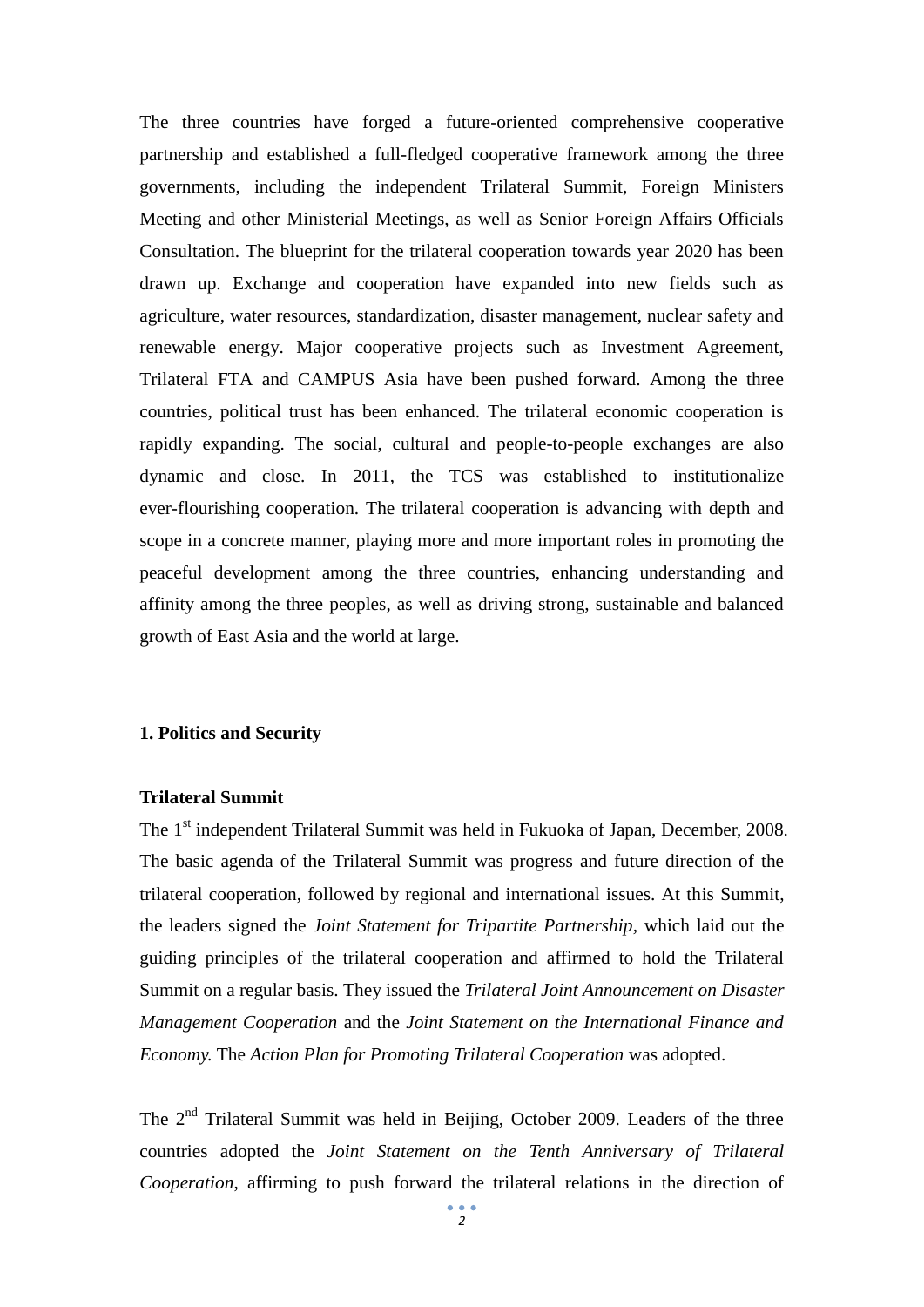good-neighborliness, mutual trust, comprehensive cooperation, mutual benefit and common development. They adopted the *Joint Statement on Sustainable Development*, strengthening cooperative measures in environment, circular economy, science and technology, water resources, forestry, energy, agriculture and climate change. They agreed on initiatives such as launching the Trilateral FTA Joint Study among government officials, business representatives and academia, exploring the establishment of the Trilateral Circular Economy Model Base, exploring exchange of credits among universities of the three countries and thinking about the naming of the project, and conducting cooperation on aviation safety.

Alongside the Summit, the leaders of the three countries attended commemorative activities of the Tenth Anniversary of the trilateral cooperation such as the  $1<sup>st</sup>$ Trilateral Business Summit, the "Oriental Images" Chinese ink and water painting exhibition, the creative pro-environment paper carve painting exhibition jointly completed by the young artists from the three countries.

The 3rd Trilateral Summit was held in Jeju of ROK, May 2010. Leaders adopted the *Trilateral Cooperation VISION 2020*, laying out a decade-long blueprint in 5 major areas and over 40 projects. They also adopted the *Joint Statement on Strengthening Science and Innovation Cooperation* and the *Joint Statement on Standards Cooperation.* They agreed on over a dozen initiatives, including establishment of the Trilateral Cooperation Secretariat in ROK in 2011, concluding the Trilateral FTA Joint Study in 2012, launching as soon as possible the university exchange program proposed last year, namely the CAMPUS Asia.

During the Summit, leaders of the three countries attended the signing ceremony of the *Memorandum on the Establishment of the TCS*, met with representatives of young researchers of the three countries, enjoyed a Joint Folk Music Concert featuring youth performers from the three countries, and participated in the "Vision 2020" Time-Capsule Laying Ceremony at which a time-capsule containing 2020 wish letters by children of three countries was buried for re-opening in year 2020.

The 4<sup>th</sup> Trilateral Summit was held in Tokyo, May 2011. Leaders of the three countries visited disaster-stricken areas of the Great East Japan Earthquake including Fukushima, and expressed deep condolences for the loss of lives and devastating damages. They adopted the *Summit Declaration* with 3 attachment documents, i.e.,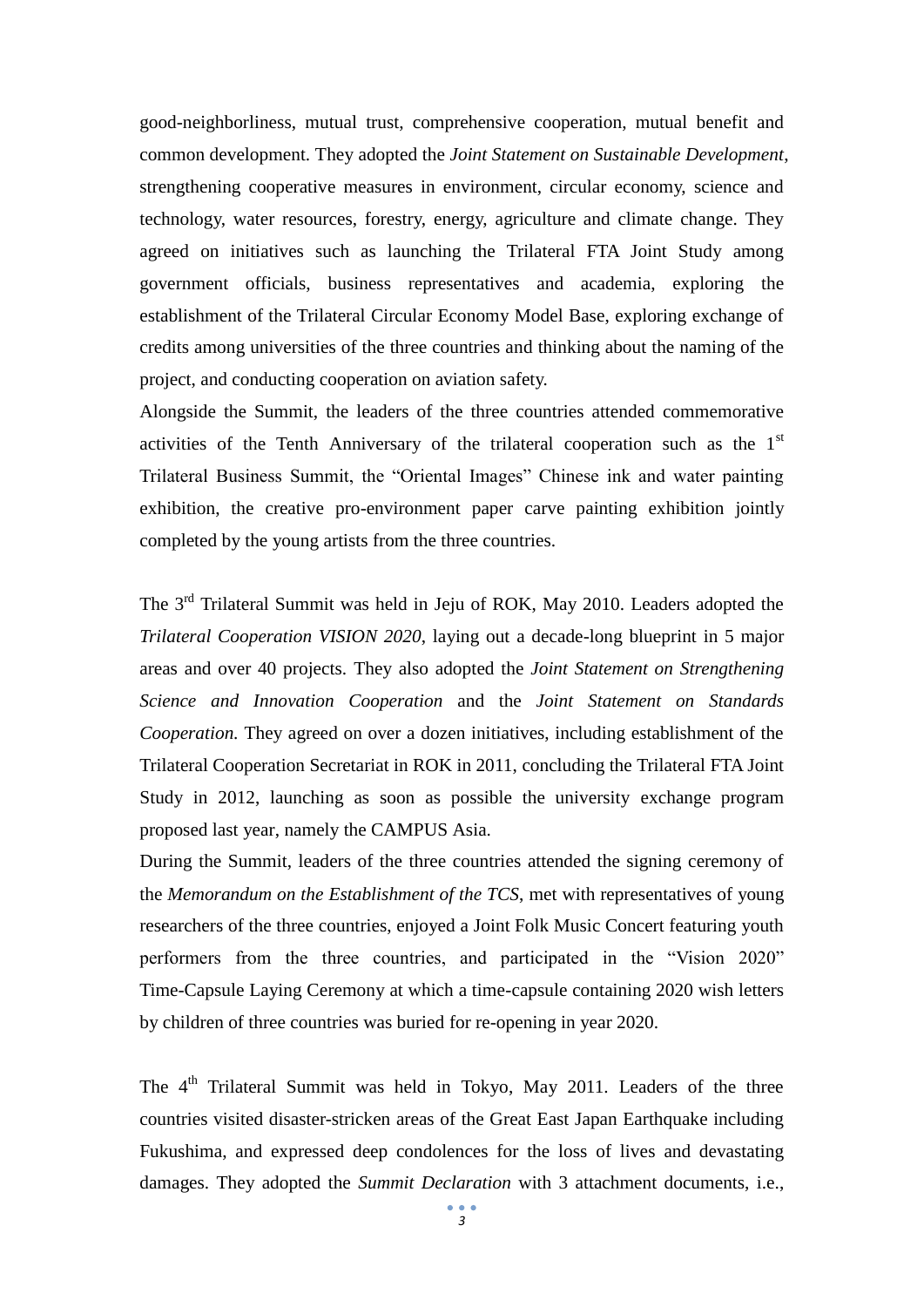*Cooperation on Disaster Management*, *Cooperation on Nuclear Safety* and *Cooperation toward Sustainable Growth through Promotion of Renewable Energy and Energy Efficiency*. They endorsed over a dozen cooperation initiatives, such as holding the Trilateral Policy Dialogue on Asian Affairs, concluding the Trilateral FTA Joint Study within 2011, expanding the scale of people-to-people exchange among the three countries to 26 million by 2015, and organizing "Future Forum" in the framework of the Trilateral Youth Friendship Meeting.

At the Summit, the leaders of the three countries attended a joint performance by musicians from the three countries, and an exhibition of traditional artworks of the three countries.

The leaders of the three countries have continued to hold the Trilateral Summit Meetings on the occasion of the ASEAN related summit meetings in Pattaya of Thailand, April 2009; in Hanoi of Vietnam, October 2010 and in Bali of Indonesia, November 2011.

#### **Trilateral Foreign Ministers' Meeting**

The 2<sup>nd</sup> to 5<sup>th</sup> Trilateral Foreign Ministers' Meetings were held respectively in Tokyo, June 2008; in Shanghai of China, September 2009; in Gyeongju of ROK, May 2010 and in Kyoto of Japan, March 2011.

The  $2<sup>nd</sup>$  Trilateral Foreign Ministers' Meeting reached consensus on holding of the  $1<sup>st</sup>$ independent Trilateral Summit. The  $3<sup>rd</sup>$  Meeting conducted brief stocktaking of the trilateral cooperation in the past 10 years and deliberated on general direction of the trilateral cooperation in the coming decade. The  $4<sup>th</sup>$  Meeting agreed in principle the blueprint of the trilateral cooperation towards year 2020. Only days after the Great East Japan Earthquake, the  $5<sup>th</sup>$  Meeting was held as planned in Japan. The three Foreign Ministers agreed to strengthen cooperation in disaster management and nuclear security.

#### **Trilateral Senior Foreign Affairs Officials Consultation**

The  $3<sup>rd</sup>$  to  $7<sup>th</sup>$  Trilateral Senior Foreign Affairs Officials Consultations were held respectively in Tokyo, December 2008; in Beijing, February 2010; in Jeju of ROK, April 2010; in Tokyo, February 2011 and in Beijing, March 2012.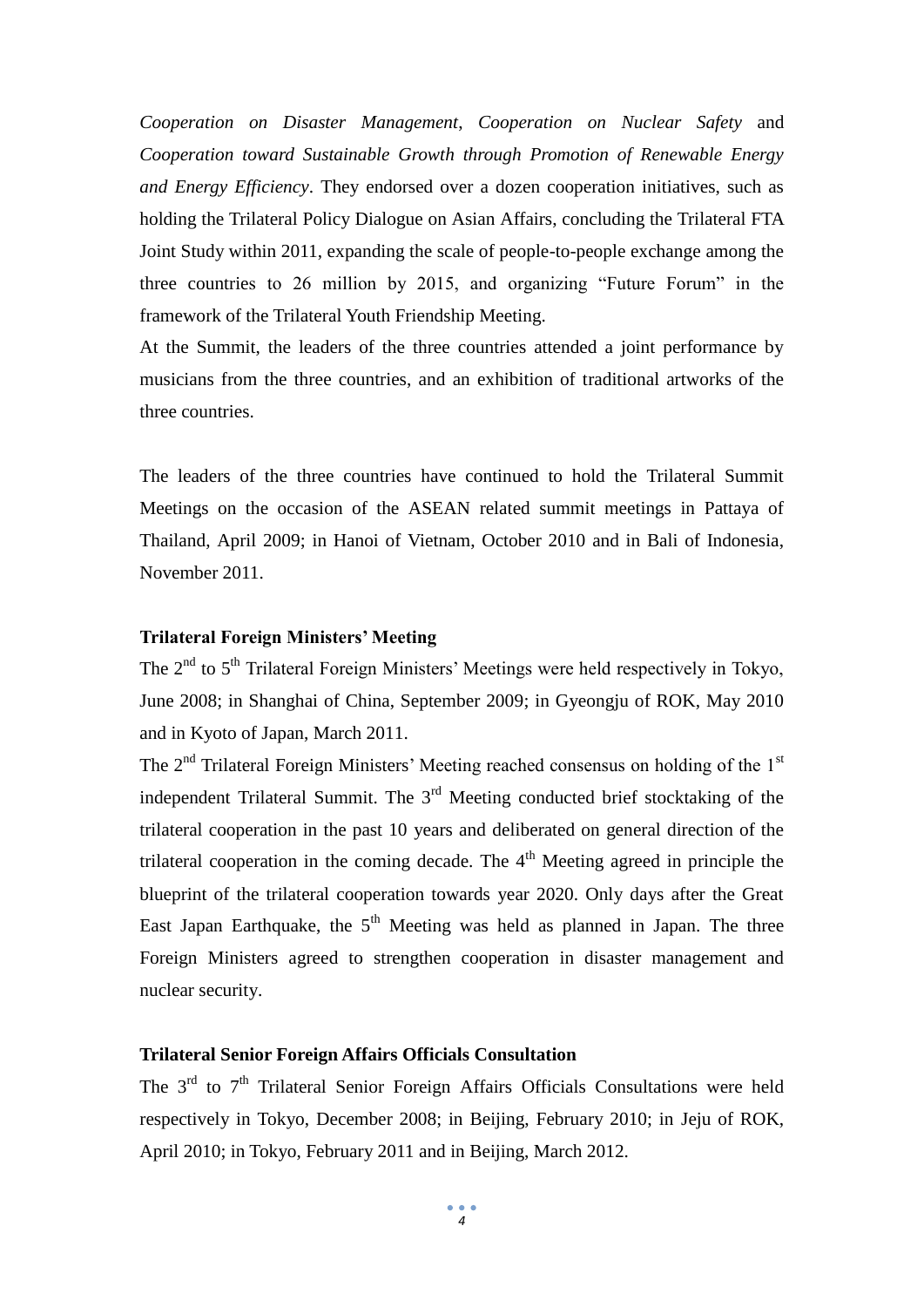#### **Policy Dialogue on Asian Affairs**

As agreed at the  $4<sup>th</sup>$  Trilateral Summit in 2011, the first Trilateral Policy Dialogue on Asian Affairs was held on March 2012 back-to-back with the annual Trilateral Senior Foreign Affairs Officials Consultation. Vice or deputy foreign ministers of the three countries exchanged views on the situation and issues in Asia, as well as their respective policies on Asia and regional cooperation.

#### **Policy Dialogue on Africa**

The annual Trilateral Policy Dialogue on Africa was launched in Tokyo, December 2008, with the  $2<sup>nd</sup>$  to  $4<sup>th</sup>$  Dialogues in Beijing, December 2009; in Seoul, December 2010 and in Tokyo, December 2011. Responsible Directors-Generals of the three foreign ministries exchanged views on situation and issues in Africa, as well as their respective policies and cooperation with Africa. The Dialogues have enhanced mutual understanding and contributed to their cooperation with the African countries. The  $5<sup>th</sup>$ Dialogue is to be held in China, 2012.

#### **Meeting of the Directors-General of Latin American and Caribbean Affairs**

The 3<sup>rd</sup> to 5<sup>th</sup> Trilateral Meetings of the Directors-General of Latin American and Caribbean Affairs among the three foreign ministries were held in Tokyo, March 2009; in Beijing, October 2010 and in Seoul, December 2011. Through consultation on situation in Latin America and Caribbean region, their bilateral relationship and policies with Latin American countries, as well as cooperation among the three countries, the Directors-General have enhanced mutual understanding and facilitated the three countries' exchange and cooperation with the Latin American countries.

#### **Counter-Terrorism Consultation**

Following the *Trilateral Cooperation VISION 2020*, which was adopted at the 3<sup>rd</sup> Trilateral Summit in May 2010, the 1<sup>st</sup> Trilateral Counter-Terrorism Consultation was held in Jeju of ROK, March 2011. Responsible deputy-minister or director-general level officials of the three foreign ministries and officials of related ministries of the three countries exchanged views on the international terrorism and discussed cooperative measures and capacity building assistance to combat terrorism. The  $2<sup>nd</sup>$ Consultation is to be held in Japan, 2012.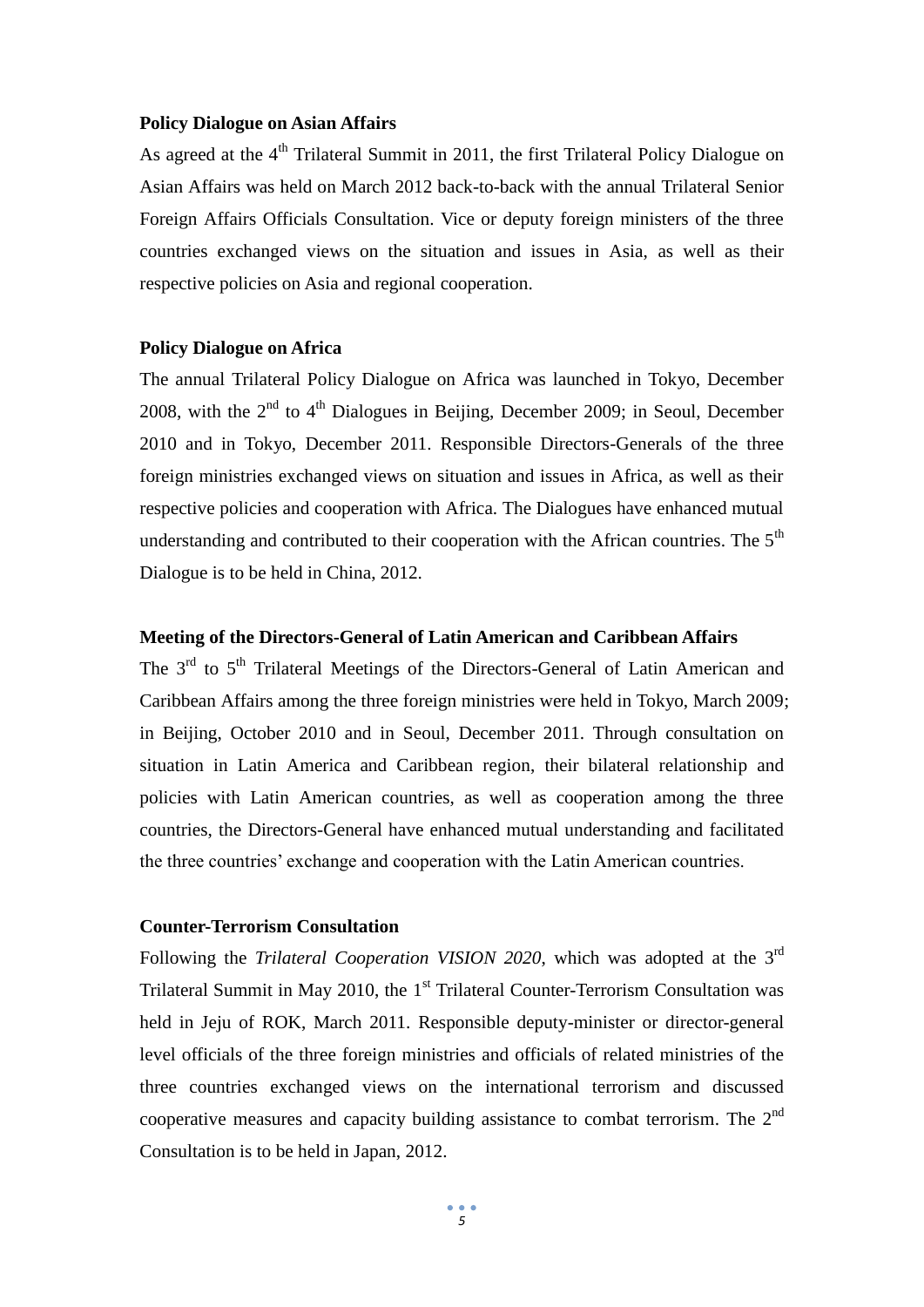#### **Disaster Management**

**Trilateral Heads of Government Agency Meeting on Disaster Management** (Ministerial Meeting) among the Chinese Ministry of Civil Affairs, the Japanese Cabinet Office and the Korean National Emergency Management Agency has been held every two years since 2009. The  $1<sup>st</sup>$  Meeting in Kobe of Japan, October 2009 signed the *Joint Statement of the first Trilateral Heads of Government Agency Meeting on Disaster Management*, agreeing to hold the Meeting in rotation, to collectively promote research and sharing of information, to hold expert-level seminars on human resources training and expertise sharing, and to strengthen cooperation with international disaster management organizations located in the three countries. The 2nd Meeting in Beijing, October 2011 signed the *Joint Statement of the second Trilateral Heads of Government Agency Meeting on Disaster Management*. The three agencies decided to build a mechanism of mutual visits and exchanges, to improve the sharing of information and technology, and to establish an emergency communication mechanism by designating 24-hour contact points, etc.

The 4<sup>th</sup> and 5<sup>th</sup> **Tripartite Meetings on Earthquake Disaster Mitigation** were held in Tokyo, November 2008 and in Seoul, November 2010. Director-general level officials from the China Earthquake Administration (CEA), the Japan Meteorological Agency (JMA), and the Korea Meteorological Administration (KMA), reached consensus on earthquake data exchange in near real time, decided to exchange tsunami data as needed, and agreed on the development of foundation for collaboration against volcanic activities in Northeast Asia, promotion of experts exchange and facilitation of joint research and sharing of technology for Earthquake, Tsunami and Volcano. The 5<sup>th</sup> Meeting signed the *Minutes of the Tripartite Meeting on Earthquake Disaster Mitigation,* which listed focal points for cooperative activities. The **Seminar on East-Asia Earthquake Studies** – "Earthquakes, Tsunamis and Volcanoes in Northeast Asia: International Collaboration and Regional Capacity Building for the Forecast, Preparedness and Early Warning", organized jointly by the CEA, the JMA, and the KMA was held in Beijing, October 2011. The seminar adopted the *Beijing Understanding* and a future plan for joint research.

#### **Nuclear Safety**

The annual **Northeast Asian Top Regulators Meeting (TRM) on Nuclear Safety**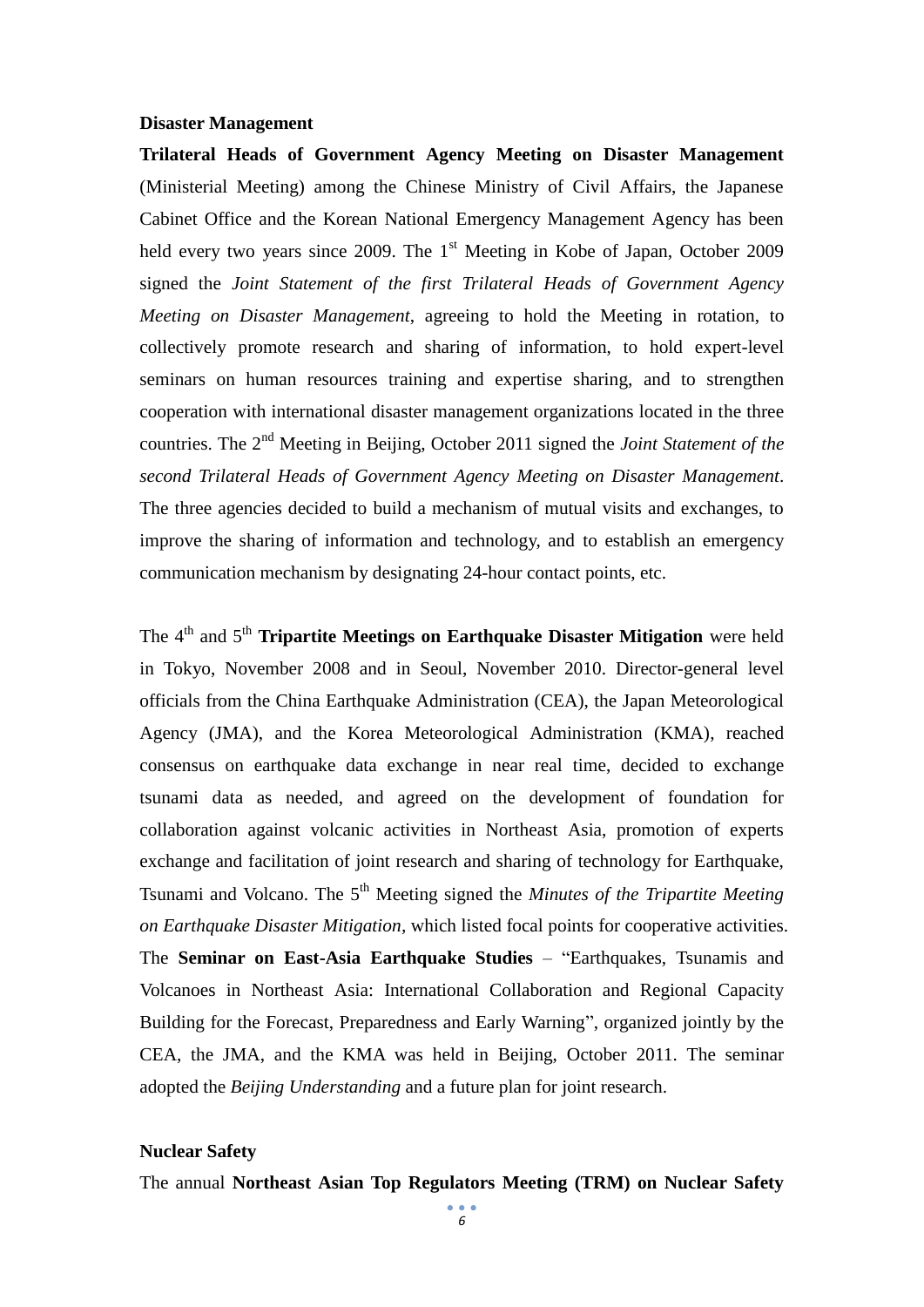was launched in Tokyo, September 2008, with the  $2<sup>nd</sup>$  in Seoul, August 2009; the  $3<sup>rd</sup>$ in Beijing, November 2010 and the  $4<sup>th</sup>$  in Tokyo, November 2011. The  $4<sup>th</sup>$  TRM signed a *Cooperative Nuclear Safety Initiative of the three countries* which aimed at strengthening cooperation in the field of nuclear safety and confirmed the cooperative activities such as 1) to promote exchange of experience and learning from best practices of each country and 2) to maintain a network of nuclear safety regulators in Northeast Asia and promote international cooperation in the Asian region.

#### **Tripartite Partnership Exchange Program**

The 3rd Trilateral Summit in 2010 discussed about initiating an annual exchange arrangement among government officials of the three countries, i.e., the Tripartite Partnership Exchange Program. In October 2011, ROK started the first round of exchange in Seoul and Jeju. 5 junior diplomats from each country participated. In December 2011, China hosted the exchange in Beijing and Xi'an. The next round of exchange program is expected to be held in Japan.

#### **2. Economy**

#### **Trade and Investments**

The 6<sup>th</sup> to 8<sup>th</sup> Trilateral Economic and Trade Ministers Meetings were held among Ministry of Commerce of the People's Republic of China, Ministry of Economy, Trade and Industry (METI) of Japan and Ministry of Foreign Affairs and Trade of the ROK, respectively in Hua Hin of Thailand, October 2009; in Seoul, May 2010 and in Tokyo, April 2011. Since 2010, the independent Trilateral Economic and Trade Ministers Meeting has been held in the three countries on a rotational basis.

At the 6<sup>th</sup> Meeting, the Ministers shared the views to reach a substantial agreement on Trilateral Investment Agreement, and to launch the Trilateral FTA Joint Study among government officials, business and academic participants. At the  $7<sup>th</sup>$  Meeting, they reaffirmed to make efforts to complete the Trilateral FTA Joint Study in 2012, and to conclude the negotiations on Trilateral Investment Agreement. They also expressed support for the cooperation among companies of the three countries in markets other than the three countries, and agreed to strengthen cooperation in distribution and logistics areas. At the  $8<sup>th</sup>$  Meeting, the Ministers shared the need to continue to secure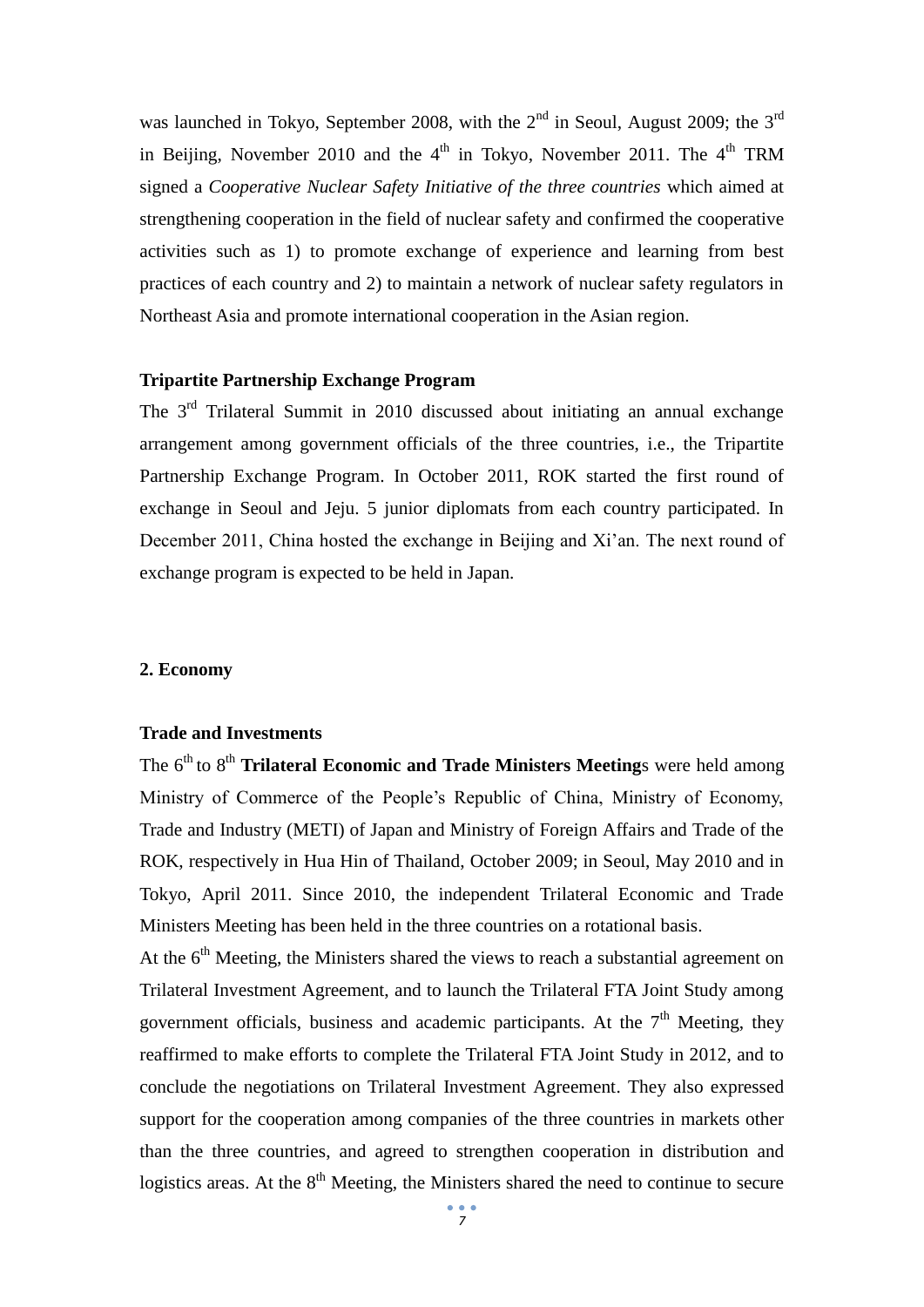the prompt and smooth flow of goods and persons in the Asian region, to make further efforts to reach a substantial agreement on the Trilateral Investment Agreement negotiation as early as possible, and to accelerate the Trilateral FTA Joint Study.

The **Trilateral FTA Academic Joint Study** conducted two more rounds of researches from 2008 to 2009, reaching its successful conclusion after a total of 7 years of study. With the participation of representatives from the three governments and business communities as observers, the Development Research Center (DRC) of the State Council of China; the National Institute for Research Advancement (NIRA) of Japan (2008) and the Institute of Developing Economies, the Japan External Trade Organization (IDE- JETRO) (2009); and the Korea Institute for International Economic Policy (KIEP) submitted 2 annual outcome reports to leaders of the three countries. The 2008 report focused on challenges and expectations of the Trilateral FTA with efforts to analyze a feasible roadmap for the establishment of the Trilateral FTA. The 2009 report assessed impacts of the recent Global Economic Crisis on trade in Northeast Asia. In this final report, the three research institutes suggested the launch of Trilateral FTA Joint Study among government officials, business and academic participants.

Endorsed by the 2nd Trilateral Summit in 2009, the **Trilateral FTA Joint Study among government officials, business representatives and academia** was launched in Seoul, May 2010. The Joint Study Committee (JSC) was established. Through 2010 and 2011, the JSC has conducted 7 rounds of consultations, covering trade in goods, trade in service, investment and other issues. At its final meeting in Pyeongchang of ROK, December 2011, the JSC pronounced the conclusion of the Joint Study, stressing that the Trilateral FTA will not only expand trade and investment among the three countries but also provide a comprehensive and institutional framework leading to a win-win-win situation for the three countries. The result of the Joint Study will be reported to the  $5<sup>th</sup>$  Trilateral Summit in 2012 for follow-up actions.

**The Negotiation on Trilateral Investment Agreement** has been conducted for 10 more rounds from 2008 to 2012. The  $13<sup>th</sup>$  round was held in Tokyo, March 2012. The three Parties had extensive consultations on articles of the Agreement, such as National Treatment, Prohibition of Performance Requirement, Most-Favored-Nation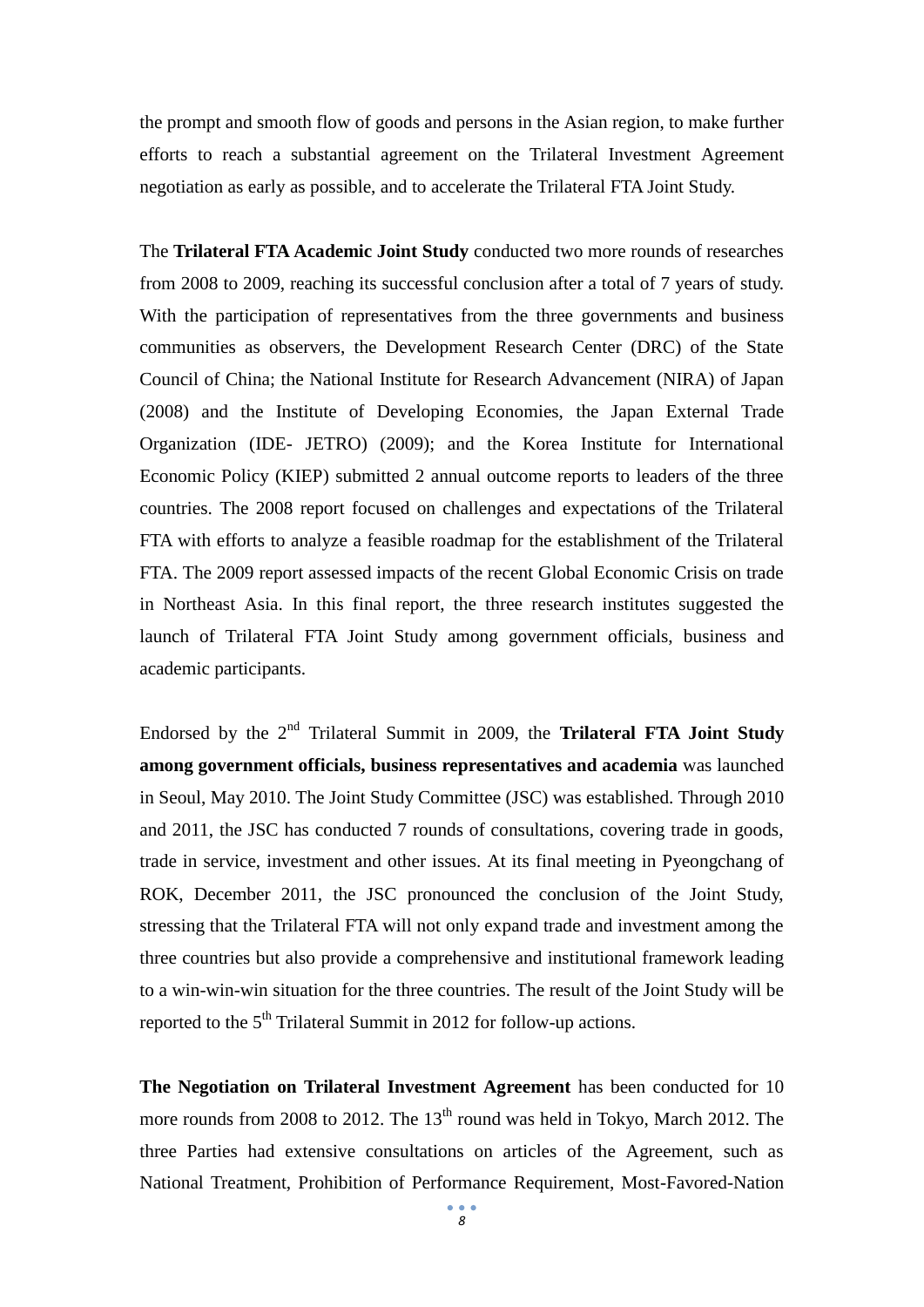Treatment, Property Right, Transparency, and Investor-State Dispute Settlement. In the latest follow-up meeting in Beijing, March 2012, the three countries reached a substantial agreement.

After conclusion of the Trilateral FTA Academic Joint Study, the  $2<sup>nd</sup>$  Trilateral Summit in 2009 agreed to maintain the mechanism of **Trilateral Economic Cooperation Joint Study** among the Development Research Center (DRC) of the State Council of China; the Institute of Developing Economies, Japan External Trade Organization (IDE-JETRO); and the Korea Institute for International Economic Policy (KIEP). The mechanism is expected to conduct researches on areas and methods of trilateral economic cooperation, so as to advance further economic integrations among the three countries in a forward looking manner. The themes of 2010 to 2012 studies were "New Vision for the Trilateral Economic Cooperation", "Trilateral Industrial Cooperation" and "New engines for regional integration in the Three Countries through Emerging Industry Cooperation" respectively. The annual concluding symposiums were held in Seoul, May 2010; in Beijing, April 2011; and in Beijing (to align the hosting of the symposium with that of the Trilateral Summit), February 2012.

The **Yellow Sea Rim Economic and Technological Conference** has proven to be an important framework for promoting government-industry-academia cooperation such as facilitation of trade and investment, energy conservation, environment protection, transportation and logistics. It has been under the auspices of the Ministry of Commerce and Ministry of Science and Technology of China, Ministry of Economy, Trade and Industry (METI), Kyushu Bureau of Japan and Ministry of Knowledge Economy of the ROK, with the participation of experts from industry and academia. The  $8<sup>th</sup>$  to  $11<sup>th</sup>$  Conferences were held respectively in Incheon of ROK, October 2008; in Yantai of China, July 2009; in Kitakyushu of Japan, October 2010 and in Daejeon of ROK, November 2011. Yellow Sea Rim Business Forum, Science and Technology Forum, Transportation and Logistics Forum, University Presidents Forum and Trilateral Government Meeting, etc., were also held at each session of the Conference. The  $12<sup>th</sup>$  Conference is planned to be held in Lianyungang of China, 2012.

The **Trilateral Business Summit** was launched in 2009 by China Council for the Promotion of International Trade (CCPIT), Nippon Keidanren of Japan and the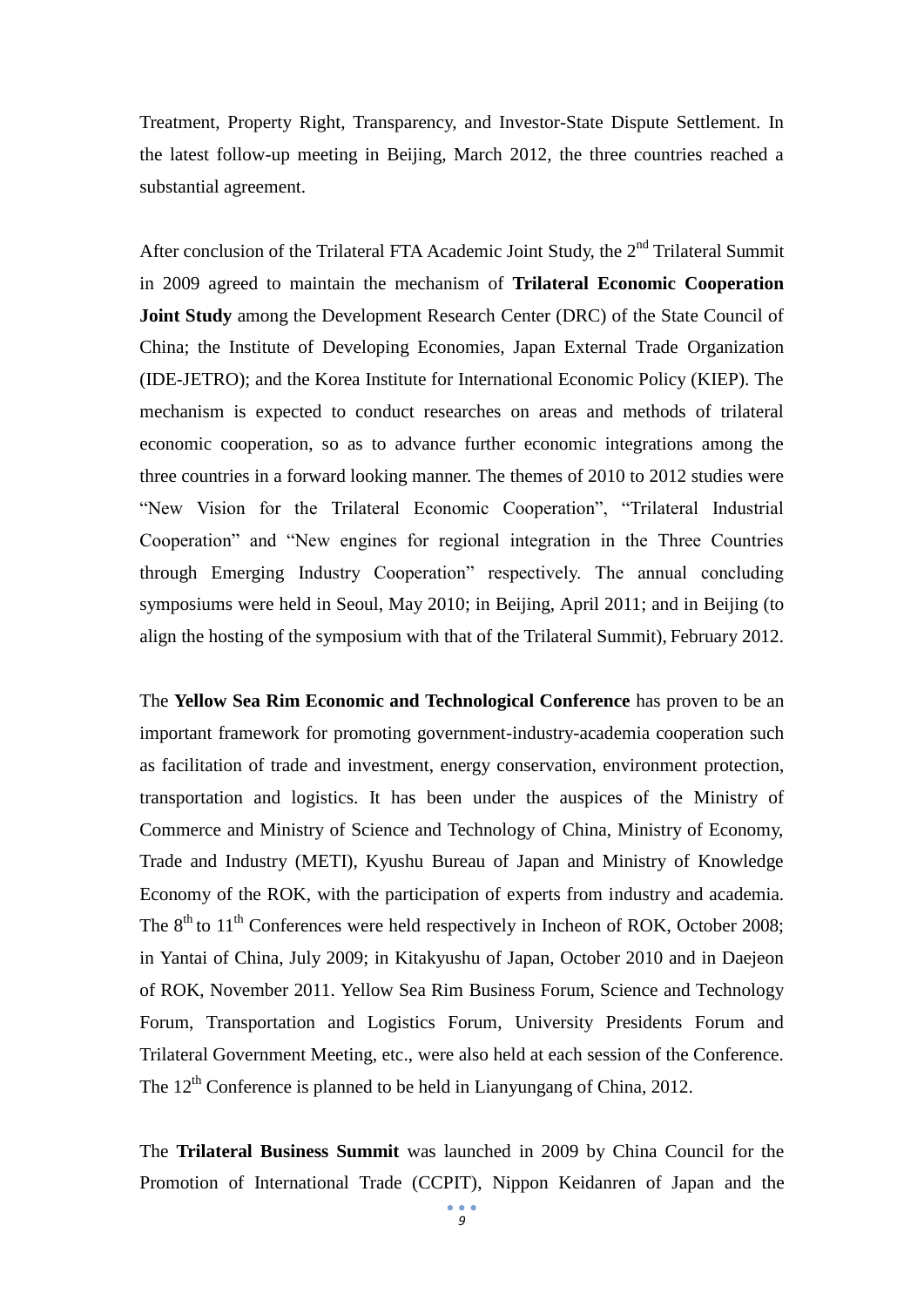Federation of Korean Industries (FKI). It has been held 3 times back to back with the annual Trilateral Summit, during which leaders of the three countries met the business representatives and delivered speeches. Joint Statements were issued at the end of the Business Summit, which submitted suggestions on future development of trilateral economic cooperation from business sector to the leaders of the three countries. The Business Summit mechanism has served as a platform for the promotion of dialogues and communications among the business communities of the three countries, and between the public and private sectors. The  $4<sup>th</sup>$  Trilateral Business Summit is scheduled at the  $5<sup>th</sup>$  Trilateral Summit in China, 2012.

#### **Transport and Logistics**

The 2nd **Trilateral Ministerial Conference on Transport and Logistics** was held in Okayama of Japan, May 2008. It adopted 12 Action Plans to achieve three goals: 1) creation of a seamless logistics system, 2) establishment of environmentally friendly logistics, and 3) achievement of balance between secure and efficient logistics. The 3<sup>rd</sup> Conference in Chengdu of China, May 2010 adopted progress report on implementing the Action Plans. The  $4<sup>th</sup>$  Conference is scheduled to be held in Busan of ROK, July 2012.

As agreed at the 3<sup>rd</sup> Ministerial Conferences on Transport and Logistics in 2010, the **Northeast Asia Logistics Information Service Network (NEAL-NET)** was officially launched at the **Trilateral Forum for the Development of Transport and Logistics** in Hangzhou of China, December 2010. The Joint Steering Committee, Council, and Secretariat of the NEAL-NET were established at the same time.

There have been 4 rounds of **Northeast Asia Port Directors-General Meeting**s since 2008. The  $10^{th}$  Meeting was held in Tokyo, September 2009. The  $11^{th}$  Meeting in Jeju of ROK, November 2010 decided to establish 2 working groups: 1) on Green Port Strategy for Sustainable Development, and 2) on Measure to prevent Costal Disasters Considering the Global Warming in the Northeast Region. The 12<sup>th</sup> Meeting in Hangzhou of China, October 2011 reached consensus on promoting ocean leisure industry. The three countries agreed to share experience and technology on upkeeping port facilities.

#### **Customs**

The 2nd**Tripartite Customs Heads Meeting** in Jeju of ROK, November 2008 agreed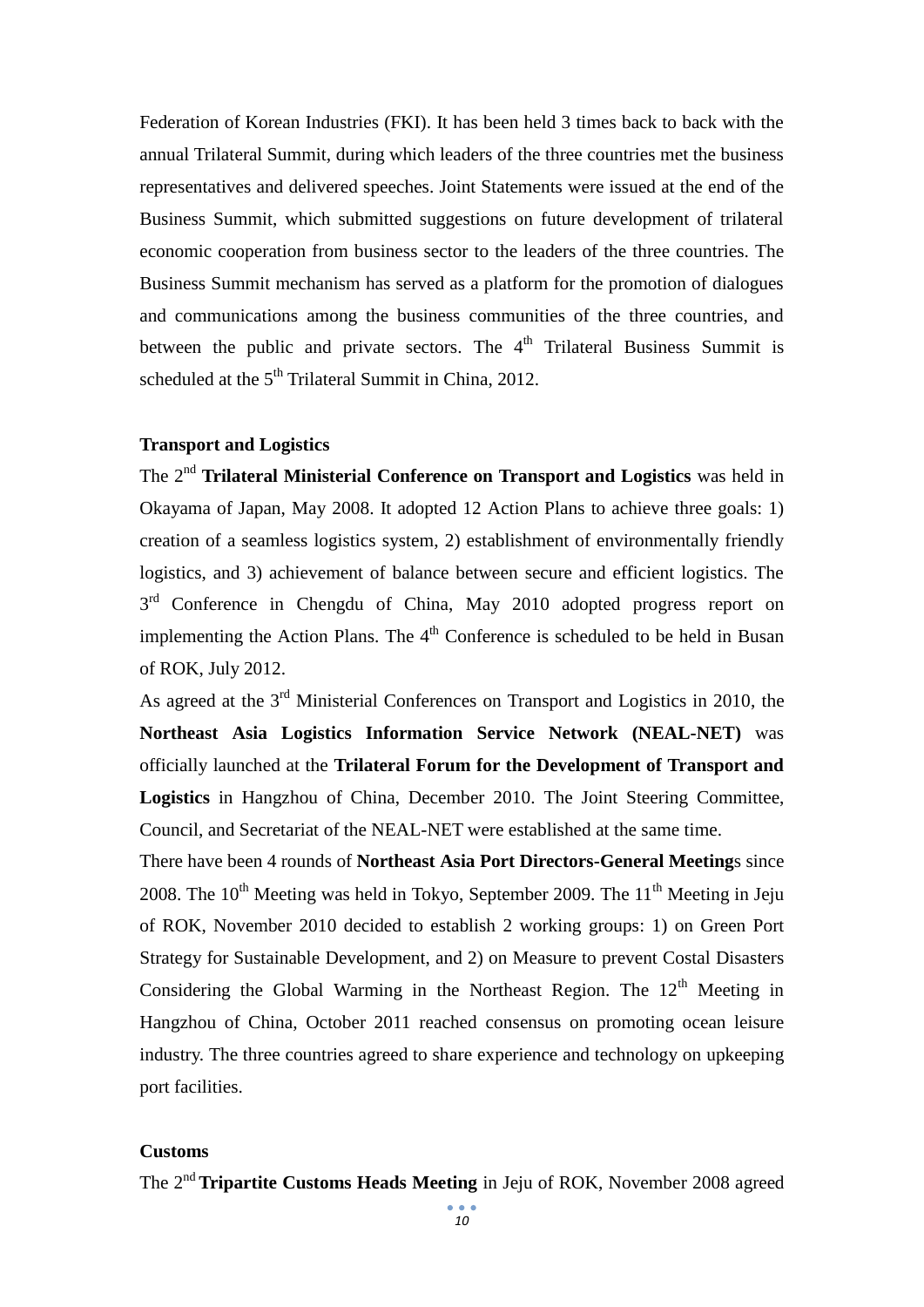to establish a working group on expanding the **Authorized Economic Operator (AEO)** system and to strengthen cooperation about environmental protection in customs administration field. It also agreed to execute World Customs Organization Framework about trade facilitation and sought cooperation on the field of trade statistics. Three countries shared their experience and know-how in capacity-building program for customs officials and agreed to operate a joint training program. The 3rd Meeting in Beijing, September 2009 endorsed the *Action Plan of the Tripartite Customs Cooperation*, spelling out cooperative measures in following areas: institutionalization, IPR protection, customs enforcement and intelligence, mutual qualification recognition of AEO, trade facilitation, enhancement of human resource development, and cooperation in international fora. Pursuant to the Action Plan, the three countries agreed to maintain 3 working groups on IPR, Customs Enforcement and Intelligence, and AEO. The  $4<sup>th</sup>$  Meeting in Tokyo, November 2011 confirmed the establishment of the Customs Procedure Working Group and revised the *Action Plan of the Tripartite Customs Cooperation*. In line with the revised Action Plan, the three countries have developed customs cooperation in the fields of the protection of Intellectual Property Right, customs enforcement and intelligence, mutual recognition of AEO programs as well as human resource development.

#### **Intellectual Property Rights**

The 8<sup>th</sup> to 11<sup>th</sup> **Trilateral Policy Dialogue Meetings** among the State Intellectual Property Office of China, the Japan Patent Office and the Korean Intellectual Property Office were held respectively in Seoul, March 2009; in Xi'an of China, December 2009; in Japan, December 2010 and in Gyeongju of ROK, December 2011. At the meetings, the three Offices continuously pushed forward cooperation in areas such as automation, patent examination, machine translation among the three languages, development of human resources, work-sharing through the Patent Prosecution Highway and design. At the  $8<sup>th</sup>$  Meeting, the three Offices reached consensus on the establishment of a Joint Experts Group for Patent Examination (JEGPE). At the 9<sup>th</sup> Meeting the three Offices agreed on holding the Heads Meeting of IP Training Centers of the three countries. At the  $10<sup>th</sup>$  Meeting, the three Offices decided to exchange information regarding work-sharing. At the  $11<sup>th</sup>$  Meeting, the three Offices agreed on the revised *Roadmap for Trilateral Cooperation* in the field of Intellectual Property Rights and approved the *Joint Statement on Cooperation* among the three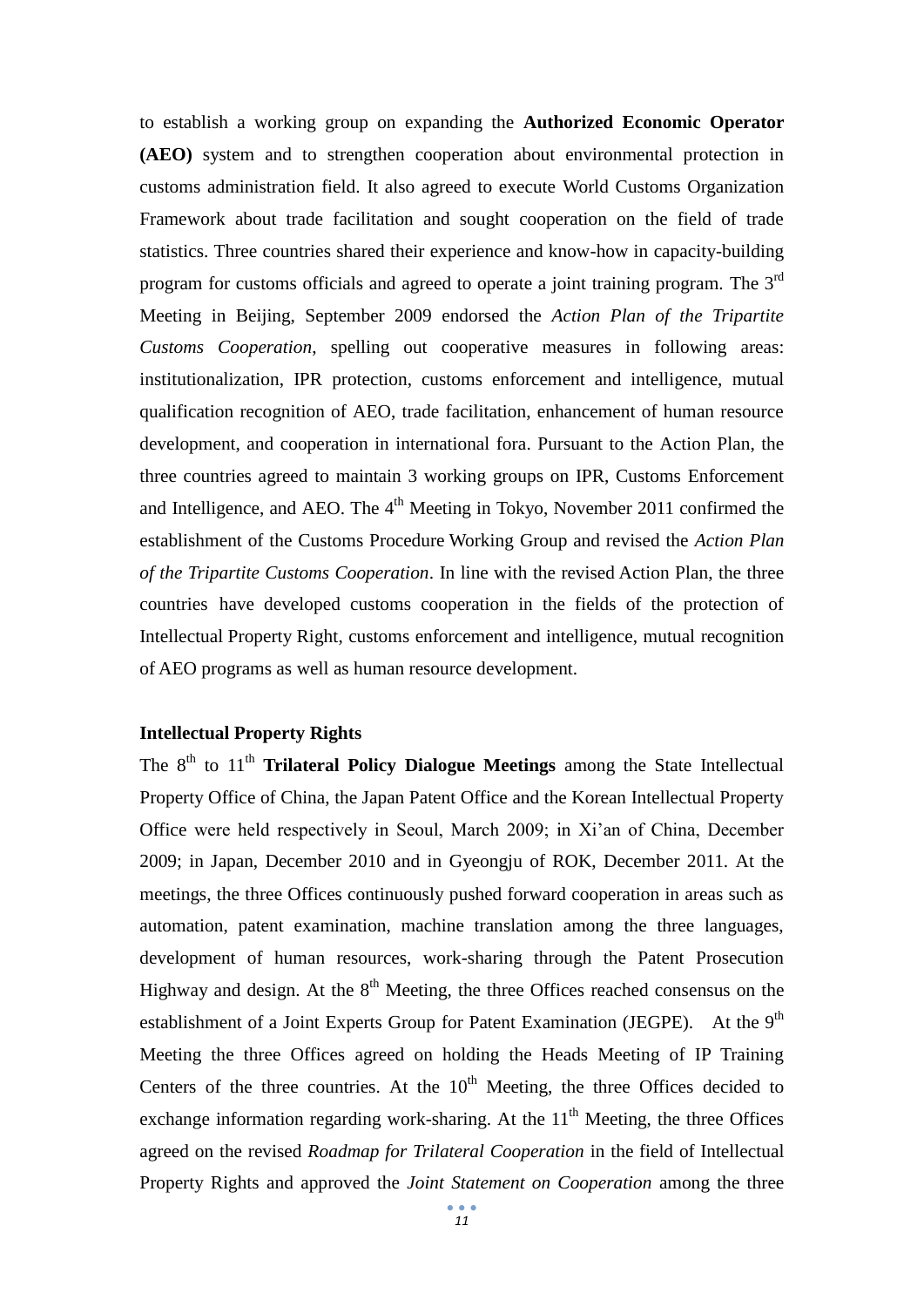Offices.

The  $6<sup>th</sup>$  to  $9<sup>th</sup>$  Meetings of the Joint Experts Group for Automation were held in Daejeon of ROK, October 2008; in Beijing, October 2009; in Tokyo, October 2010 and in Daejeon of ROK, October 2011. The JEGPE Meeting was launched in Beijing, October 2009, with the  $2^{nd}$  and  $3^{rd}$  in Tokyo, August 2010 and in Daejeon of ROK, October 2011. As its outcome, the *Comparative Study Report on Inventive Step* and the *Comparative Case Study Report on Inventive Step* (about laws and examination guidelines concerning inventive step) were approved at the  $10<sup>th</sup>$  and  $11<sup>th</sup>$  Trilateral Policy Dialogue Meetings among the three Offices.

The **Heads Meeting of IP Training Centers of the three countries**, namely, the China Intellectual Property Training Center, the National Center for Industrial Property Information and Training of Japan and the International Intellectual Property Training Institute of ROK started in Seoul, August 2010. The  $2<sup>nd</sup>$  meeting was in Tokyo, November 2011.

#### **Finance**

The 8<sup>th</sup> to 11<sup>th</sup> **Trilateral Finance Ministers Meeting**s were held in Madrid of Spain, May 2008; in Bali of Indonesia, May 2009; in Tashkent of Uzbekistan, May 2010 and in Hanoi of Vietnam, May 2011, respectively. At the meetings, the Ministers made concerted efforts to tackle the international financial crisis. In addition, they worked vigorously with ASEAN members to collaborate on various issues. They have contributed to the strengthened financial cooperation in the region, and played key roles in drawing tangible outcomes, such as the establishment of the Chiang Mai Initiative Multilateralization in 2009.

The 1<sup>st</sup> **Tripartite Governors Meeting** among the People's Bank of China (PBC), the Bank of Japan (BOJ) and the Bank of Korea (BOK) was held in Shenzhen of China, July 2009. The  $2<sup>nd</sup>$  and  $3<sup>rd</sup>$  Meetings were held respectively in Tokyo, August 2010 and in Jeju of ROK, July 2011. At the Meetings, the Governors exchanged views on macro-prudence, financial stability, regional cooperation and other issues of common concerns. The 4<sup>th</sup> Meeting will be hosted by the People's Bank of China in 2012.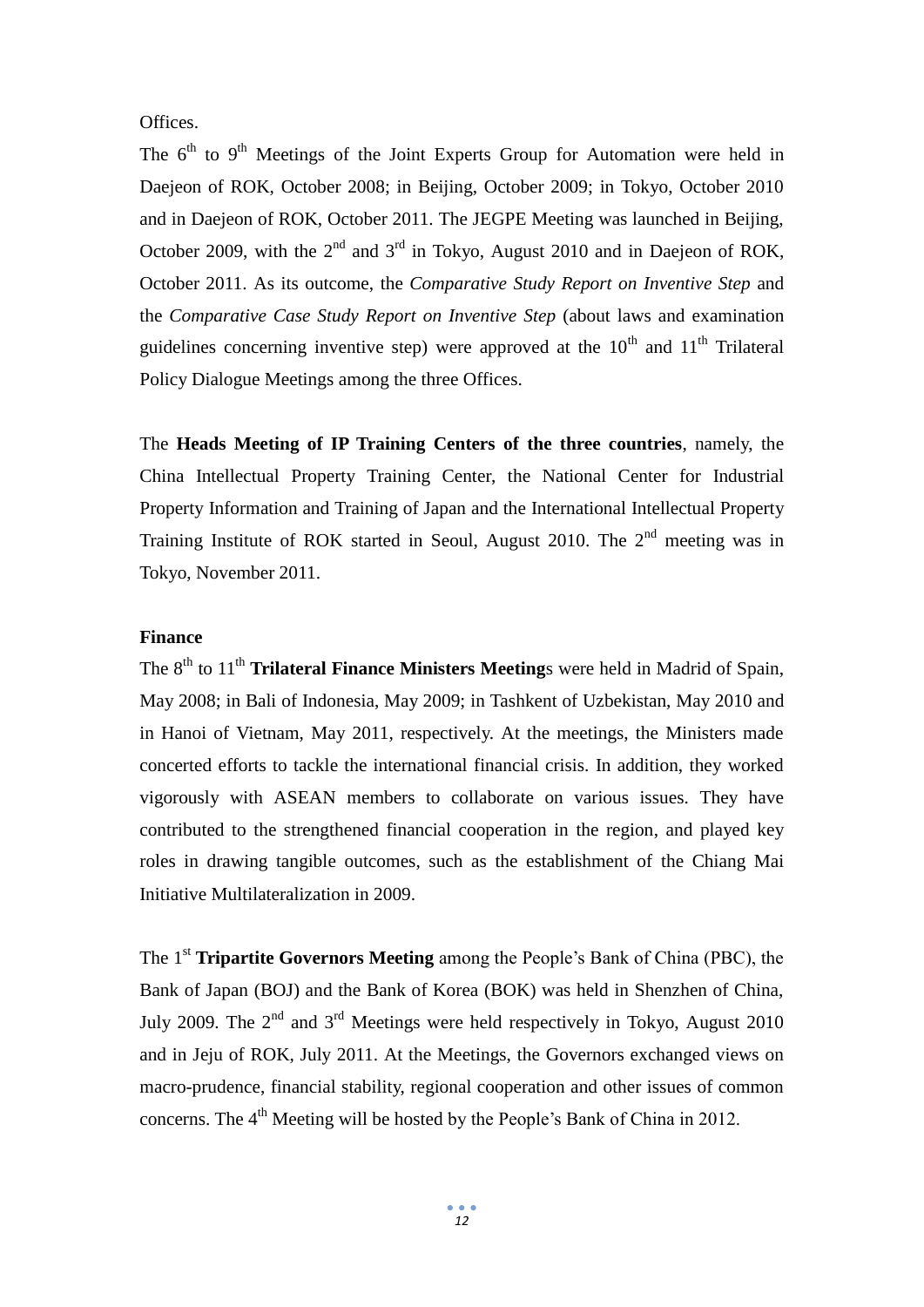#### **Science and Technology**

The 2nd **Trilateral Ministerial Meeting on Science and Technology Cooperation** in Tokyo, May 2009 adopted a joint statement, agreeing to commence the Joint Research Collaboration Program, and to organize the Workshop Program for the Young Researchers. The 3rd Meeting is scheduled in Shanghai of China, April 2012.

The 6<sup>th</sup> to 9<sup>th</sup> **Heads of Research Council in Asia (A-HORCs) Meeting** among the National Natural Science Foundation of China, Japan Society for the Promotion of Science and National Research Foundation of Korea were held respectively in Jeju of ROK, November 2008; in Hiroshima of Japan, November 2009; in Xi'an of China, September 2010 and in Daejeon of ROK, September 2011.

**The Joint Research Collaboration Program** among the Department of International Cooperation, Ministry of Science and Technology of China, Japan Science and Technology Agency and National Research Foundation of ROK was launched in 2009. Each year, the three countries funded 3 joint research projects. So far, the research areas are "Energy Saving", "Disaster Prevention", "Water Cycle", and "Climate Change".

**A3 Foresight Program** by the National Natural Science Foundation of China, Japan Society for the Promotion of Science and the National Research Foundation of Korea has supported leading-edge researches among the three countries on yearly basis. From 2008 to 2011, the projects selected have covered advanced materials, cancer epigenetics, renewable energy, next generation network and network security.

The 1<sup>st</sup> **Trilateral Green Technology Forum** was held in Tokyo, March 2012. This forum focused on the topics of "Low Carbon Society", "Climate Change" and "Water Management". The participants of the forum shared the information on the Green Innovation policies of three countries and the knowledge on the latest outcomes of researches and discussed important research themes and direction in these fields.

#### **ICT Industry**

In Kuala Lumpur of Malaysia, January 2011, the 5<sup>th</sup> Trilateral ICT Ministerial **Meeting** was held alongside the 10<sup>th</sup> ASEAN Telecommunications and IT Ministers Meeting. The Meeting agreed on promoting and strengthening the three countries' cooperation and exchanges in the fields of ICT such as emerging ICT, network deployment and application, telecommunications, network and information security, radio and human resources development. The revised *Arrangement on Cooperation in*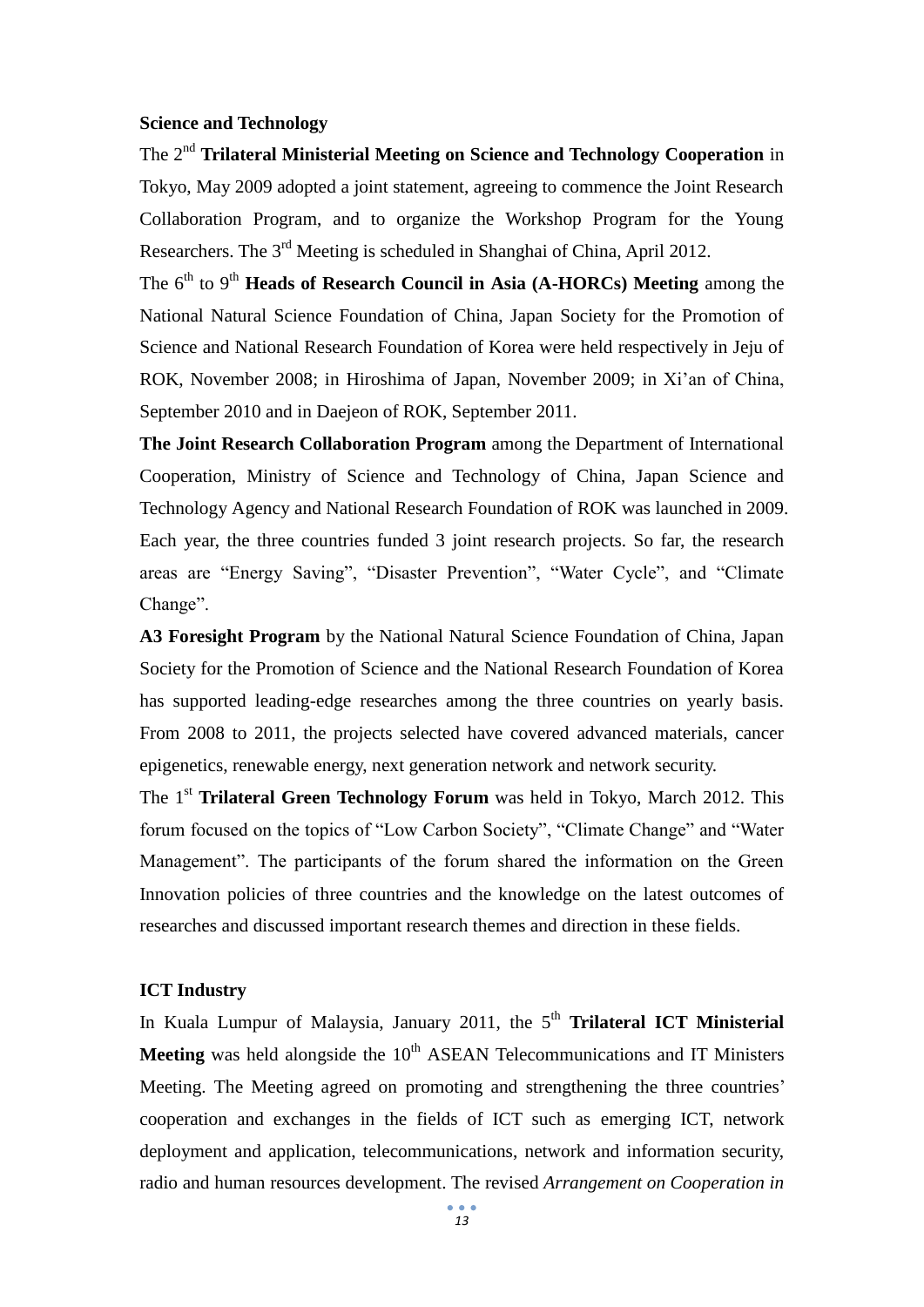*ICT* was signed at the Meeting, which decided to establish the director-general level International Cooperation Committee among ICT ministries of the three countries. The 6<sup>th</sup> Meeting is to be held in Japan.

The 3rd and 4th **International Cooperation Working Group Meetings** were held in Seoul, December 2009 and August 2010.

The 7<sup>th</sup> to 10<sup>th</sup> **Open Source Software (OSS) Meeting among IT Director Generals of the three countries**, and back to back with it, the **Northeast Asia OSS Forums** were held respectively in Wuxi of China, October 2008; in Tokyo, October 2009; in Seoul, November 2010 and in Xi'an of China, October 2011. The 11<sup>th</sup> Meeting and Forum are to be held in Japan, 2012.

#### **Renewable Energy and Energy Efficiency**

As in the document of *Cooperation toward Sustainable Growth through Promotion of Renewable Energy and Energy Efficiency* adopted at the 4<sup>th</sup> Trilateral Summit in 2011, the three countries agreed to promote sustainable growth through promotion of renewable energy and energy efficiency as a driving force for the global growth. In this regard, they confirmed the importance of cooperation through establishing a framework as well as other methods.

Also, the East Asia Low Carbon Growth Partnership Dialogue was held in Tokyo, April 2012, with the participation of ministerial level officials from three countries. They expected that further dialogue will deepen the cooperation in this area.

#### **Standardization**

The three countries have conducted extensive exchanges and cooperation through the annual **Northeast Asia Standards Cooperation Forum (NEAS Forum)** since its launch in 2002. The most recent Forum was held in Busan of ROK, June 2011. The three countries agreed to start standardization cooperation in printed circuit board, smart city infrastructure and postpress of printing.

The 3rd Trilateral Summit in May 2010 adopted the *Joint Statement on Standards Cooperation*. The three parties agreed on researching harmonization of standards of mutual interest in key fields, and on exchanging information and experts, etc. A *Memorandum on Establishing a Partnership Framework on Standards Cooperation*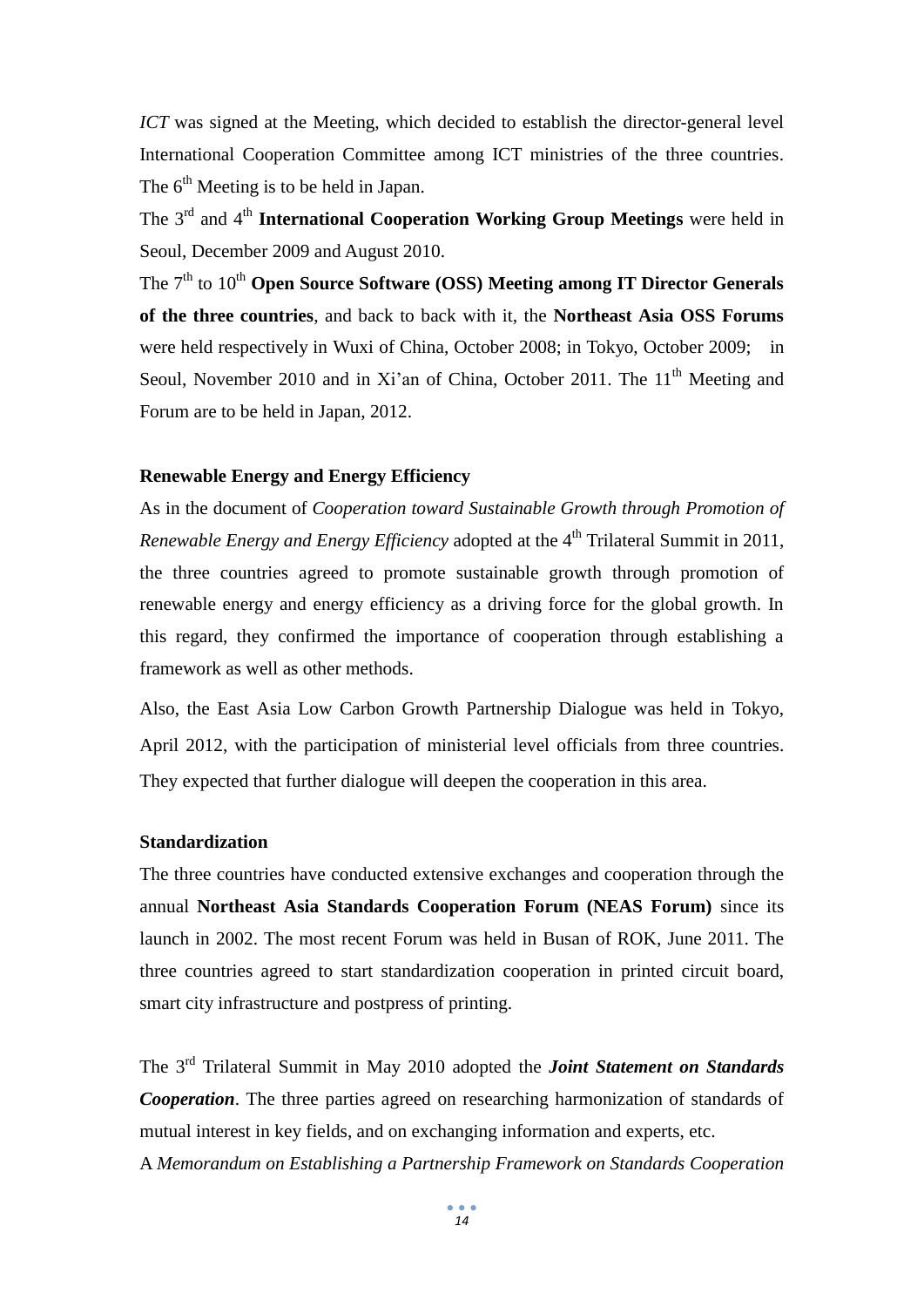was signed at the **1 st Standing Committee of the Trilateral Standards Cooperation** held in Sapporo of Japan, December 2010. The  $2<sup>nd</sup>$  Standing Committee was held in Busan of ROK, June 2011.

The  $11<sup>th</sup> NEAS$  Forum will be held in Chengdu of China, April 2012. At the same time, the  $3<sup>rd</sup>$  Standing Committee will also be held.

Trilateral Cooperation on developing certified reference materials (CRMs) has been pushed forward by National Institute of Metrology (NIM) of the People's Republic of China, National Metrology Institute of Japan (NMIJ) and Korea Research Institute of Standards and Science (KRISS). The three institutes hold an **annual seminar on Asian Collaboration on Certified Reference Materials (ACRM)**. Recent seminars were held in Lijiang of China, September 2008; Seoul, September 2009; Chiba of Japan, September 2010 and Chengdu of China, September 2011. The next seminar is scheduled in Gyeongju of ROK, August 2012.

The revised ACRM Memorandum of Understanding was signed in October 2009. The three institutes have jointly developed CRMs for international mutual confidence in measurement, testing, chemical analysis, trade, health, food safety and product safety including the RoHS Directive.

#### **Consumers**

The 3rd and 4th **Trilateral Consultative Meetings on Consumer Policy** were held in Tokyo, March 2009 and in Seoul, August 2010, respectively, with the participation of officials from State Administration for Industry and Commerce of China, Cabinet Office of Japan and Korea Fair Trade Commission. Also, China Consumer's Association, National Consumer Affairs Center of Japan and Korea Consumer Agency attended the meetings. The three countries shared recent developments on consumer policies and discussed ways to cooperate in the consumer products safety area.

Back to back with the  $4<sup>th</sup>$  Trilateral Consultative Meeting on Consumer Policy, the  $2<sup>nd</sup>$ **Trilateral Consumer Policy Forum** was held with the participation of relevant consumer organizations and academics. The discussion centered on the topics of "Measures for Consumer Products Safety" and "Revitalization of Local Consumer Administration<sup>"</sup>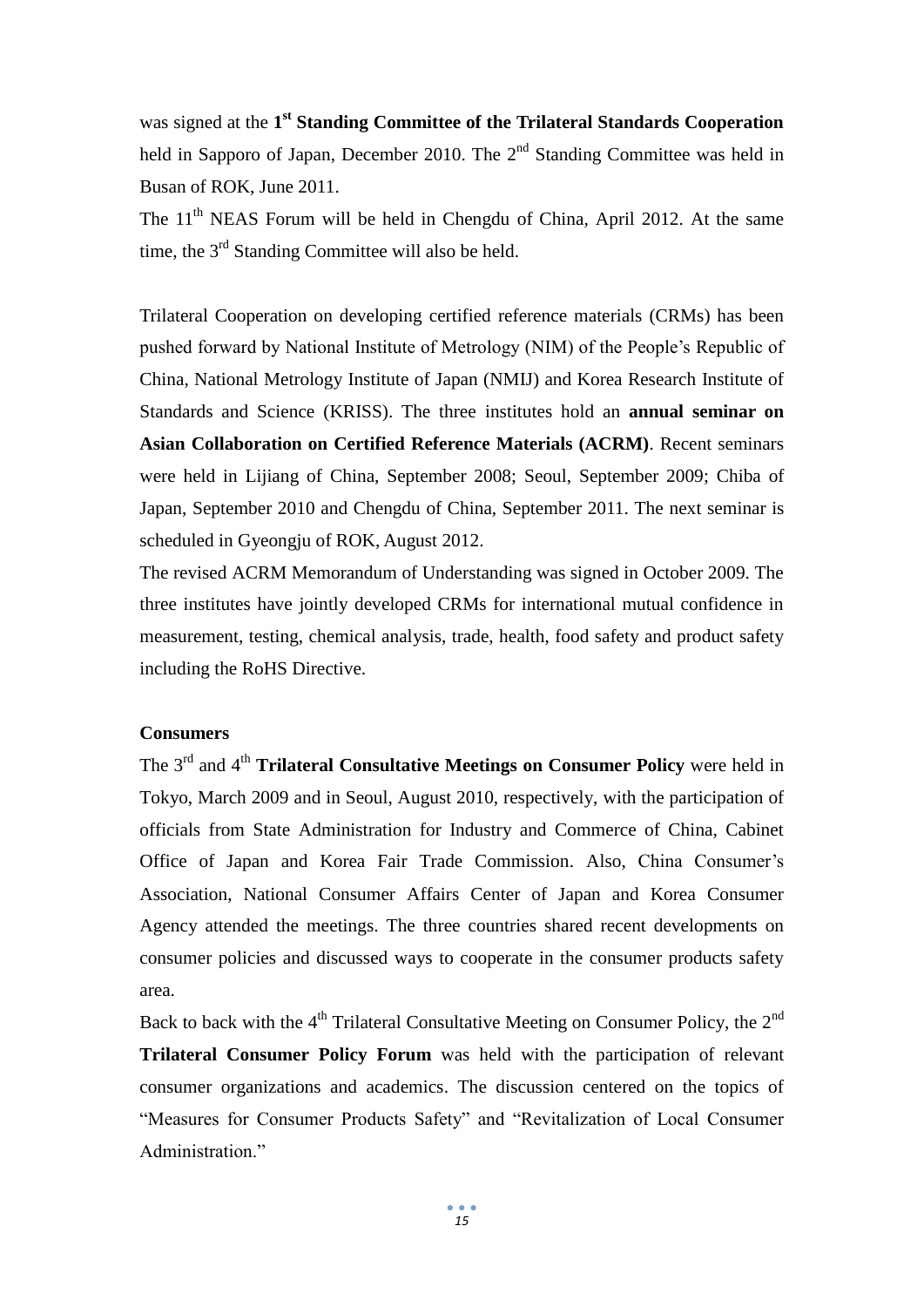#### **3. Sustainable Development and Environmental Protection**

The 10<sup>th</sup> to 13<sup>th</sup> **Tripartite Environment Ministers Meetings** (TEMM) were held respectively in Jeju of ROK, December 2008; in Beijing, June 2009; in Hokkaido of Japan, May 2010 and in Busan of ROK, April 2011. The  $11<sup>th</sup>$  TEMM adopted 10 priority cooperative areas (as listed below) and thus, consolidating extensive exchanges and cooperation on environmental protection among the three countries. On the basis of that, the 12<sup>th</sup> TEMM adopted *the Tripartite Joint Action Plan on Environmental Cooperation (2010-2014)*. The 13<sup>th</sup> TEMM began Students and Business Forums, which brought together business representatives and students from the three countries to exchange opinions and have discussions with the Ministers, and adopted new cooperation for the countermeasures against disasters.

(The followings are the part of the activities under the 10 priority cooperative areas adopted at the  $11<sup>th</sup>$  TEMM)

#### **Climate Change**

The three countries have steadily worked together to promote the full, effective, and sustained implementation of the United Nations Framework Convention on Climate Change and Kyoto Protocol*.* On the regional front, the three countries have maintained close cooperation on green economy/green growth/low-carbon development through joint research and workshops.

**Environmental Education, Environmental Awareness and Public Participation** The 9<sup>th</sup> to 12<sup>th</sup> **Tripartite Environmental Education Network (TEEN) Workshops and Symposiums**, which brought together relevant experts, teachers and NGO representatives, were held respectively in Seoul, November 2008; in Nagoya of Japan, November 2009; in Beijing, March 2011 and in Gyeongju of ROK, October, 2011.

#### **Biodiversity**

At the  $13<sup>th</sup>$  TEMM in 2011, the three countries confirmed to cooperate for successful holding of the International Union for Conservation of Nature (IUCN) World Conservation Congress (WCC) in Jeju of ROK, September 2012. They reached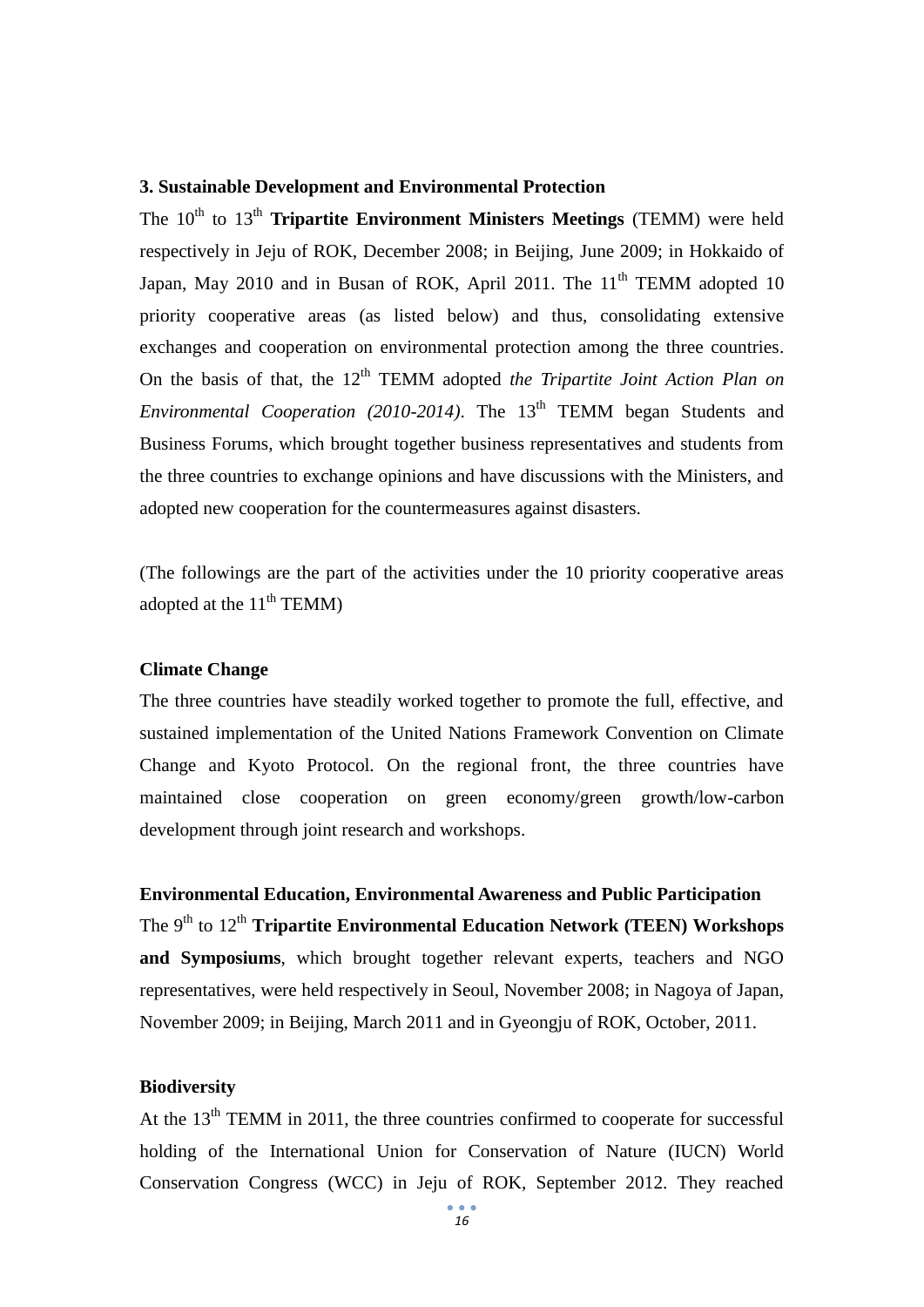consensus on the establishment of the Intergovernmental Science-Policy Platform on Biodiversity and Ecosystem Services (IPBES) as an independent intergovernmental body. The three countries affirmed to participate proactively in the global discussion on this matter.

#### **Dust and Sandstorms**

The 3<sup>rd</sup> to 7<sup>th</sup> rounds of **Tripartite Directors-General Meetings on Dust and Sand Storms** (DSS) were held respectively in Seoul, September 2008; in Qingdao of China, April 2009; in Japan, March 2010; in ROK, March 2011 and in China, April 2012. The  $5<sup>th</sup>$  Meeting decided to continue supporting trilateral cooperation towards the establishment of DSS monitoring and early warning networks, as well as on DSS prevention and control measures.

The **Steering Committee for Joint Research on** DSS has convened 6 meetings since its launch in Tokyo, January 2008. Two Working Groups (WGs) were established in 2008 and each having held 4 meetings. In 2011, *Proceedings of WG I for joint Research on Dust and Sandstorm in North-east Asia* was published as a compilation of research outcomes under the WG I. The 4<sup>th</sup> Meeting of WG II for Joint Research on Prevention and Control on DSS in Tokyo, December 2011 agreed to nominate Hulunbeier, eastern part of Inner Mongolia in China, as a joint monitoring site.

#### **Pollution Control**

**The Tripartite Workshop on Scientific Research of Photochemical Oxidant** was launched in Tokyo, September 2008, with its  $2<sup>nd</sup>$  to  $4<sup>th</sup>$  meetings in Incheon of ROK, December 2009; in Beijing, February 2011 and in Tokyo, November 2011. In the 3<sup>rd</sup> meeting, the participating experts decided the topics for joint research: 1) joint field campaign; 2) quality assurance and quality control of ozone monitoring; and 3) ozone trend analysis in Northeast Asia. In the 4<sup>th</sup> meeting, the participating experts discussed the specific timeline and institutional arrangements to conduct the joint research activities.

The 11<sup>th</sup> to 14<sup>th</sup> Expert Meetings on Long-range Transboundary Air Pollutants in **Northeast Asia** (LTP) were held from 2008 to 2011. Experts from the three countries have conducted the joint research on LTP at its third stage since 2008, expecting its completion in 2012.

*The Action Plan for the Protection, Management and Development of the Marine and*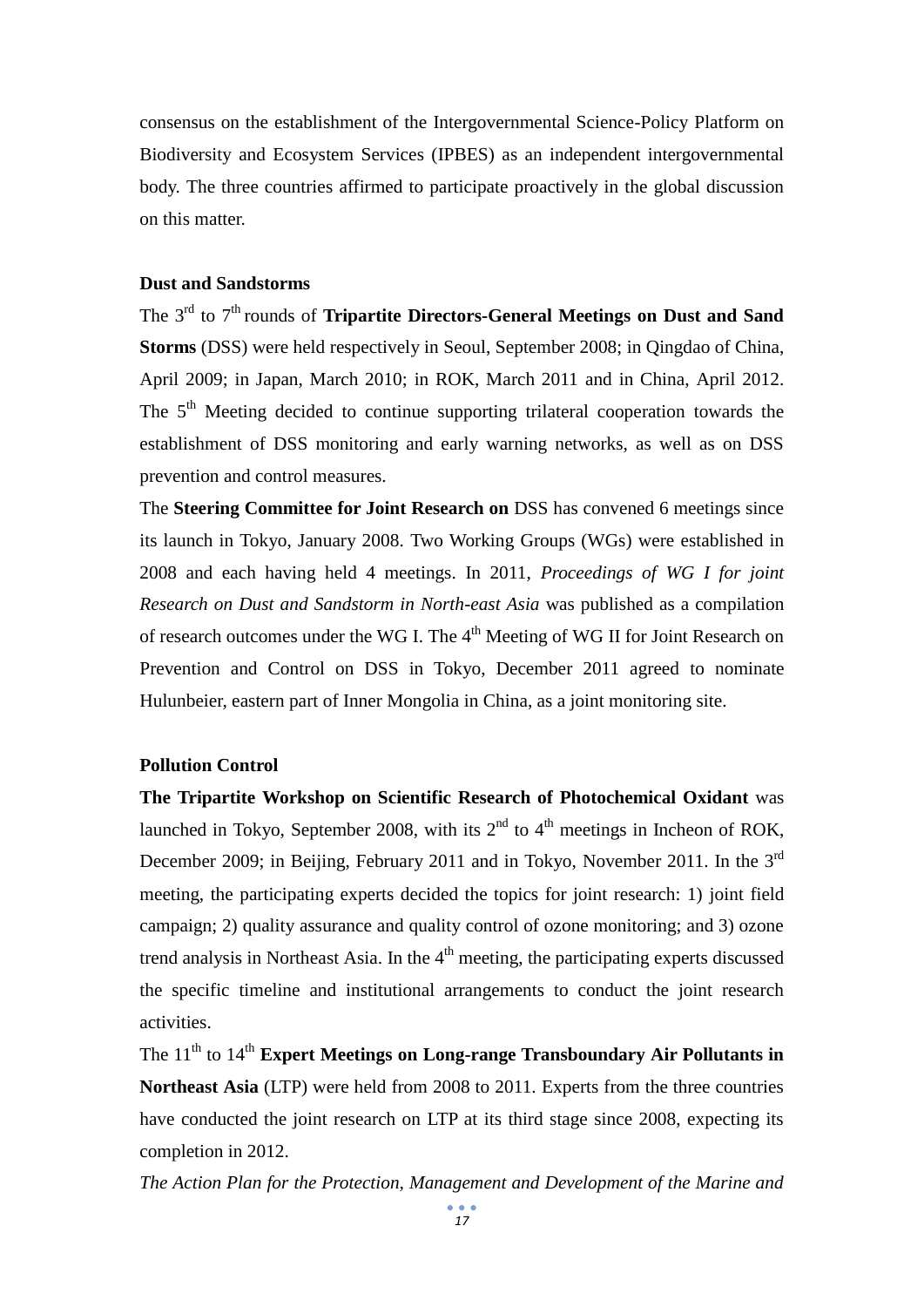*Coastal Environment of the Northwest Pacific Region (NOWPAP)* has been implemented since March 2008. The NOWPAP International Coastal Cleanup (ICC) Campaigns were organized in Dalian of China and in Vladivostok of Russia, both in September 2008; in Hirado of Japan, March 2010; in Jeju of ROK, October 2010 and in Lianyungang of China, September 2011. Workshops on marine litter issue have been organized back to back with the Campaigns.

#### **Environment-Friendly Society/3R/Sound Material-Cycle Society**

The annual **Seminar on Sound Material-Cycle Society, Circular Economy and 3R**  attracts the participation of officials, researchers and private business representatives of the three countries. The  $4<sup>th</sup>$  Seminar in Qingdao of China, October 2008 exchanged regulatory system for circular economy/3R, Eco-town (ecological industrial zone) and information sharing system for waste management/3R. The  $5<sup>th</sup>$  Seminar in Tokyo, November 2009 discussed 3R/ Sound Material-Cycle Society and low-carbon society, E-waste and Hg-containing waste in each country. The  $6<sup>th</sup>$  Seminar in Busan of ROK, April 2011, discussed 3R policies, end-of-life vehicle recycling and transboundary movement of hazardous wastes in each country. The  $7<sup>th</sup>$  Seminar is to be held in China, 2012.

#### **Trans-boundary Movement of Wastes**

The three countries have regular discussion on trans-boundary movement of wastes including E-waste through Asian Network Workshop for Prevention of Illegal Trans-boundary Movements of Hazardous Wastes.

In the  $12<sup>th</sup>$  and  $13<sup>th</sup>$  Tripartite Environment Ministers Meetings, the three Ministers agreed to cooperate on combating illegal trans-boundary movement of e-waste. They agreed to explore the possibility of setting up a focal point contact in each country to facilitate information exchange.

In the Summit Declaration adopted by the  $4<sup>th</sup>$  Trilateral Summit in 2011, the three countries expressed the commitment to establish a cooperative mechanism on combating illegal trans-boundary movement of wastes including e-waste.

#### **Sound Management of Chemicals**

The 2<sup>nd</sup> to 5<sup>th</sup> **Tripartite Policy Dialogues on Chemicals Management** (director-general level) were held in Seoul, September 2008; in Beijing, September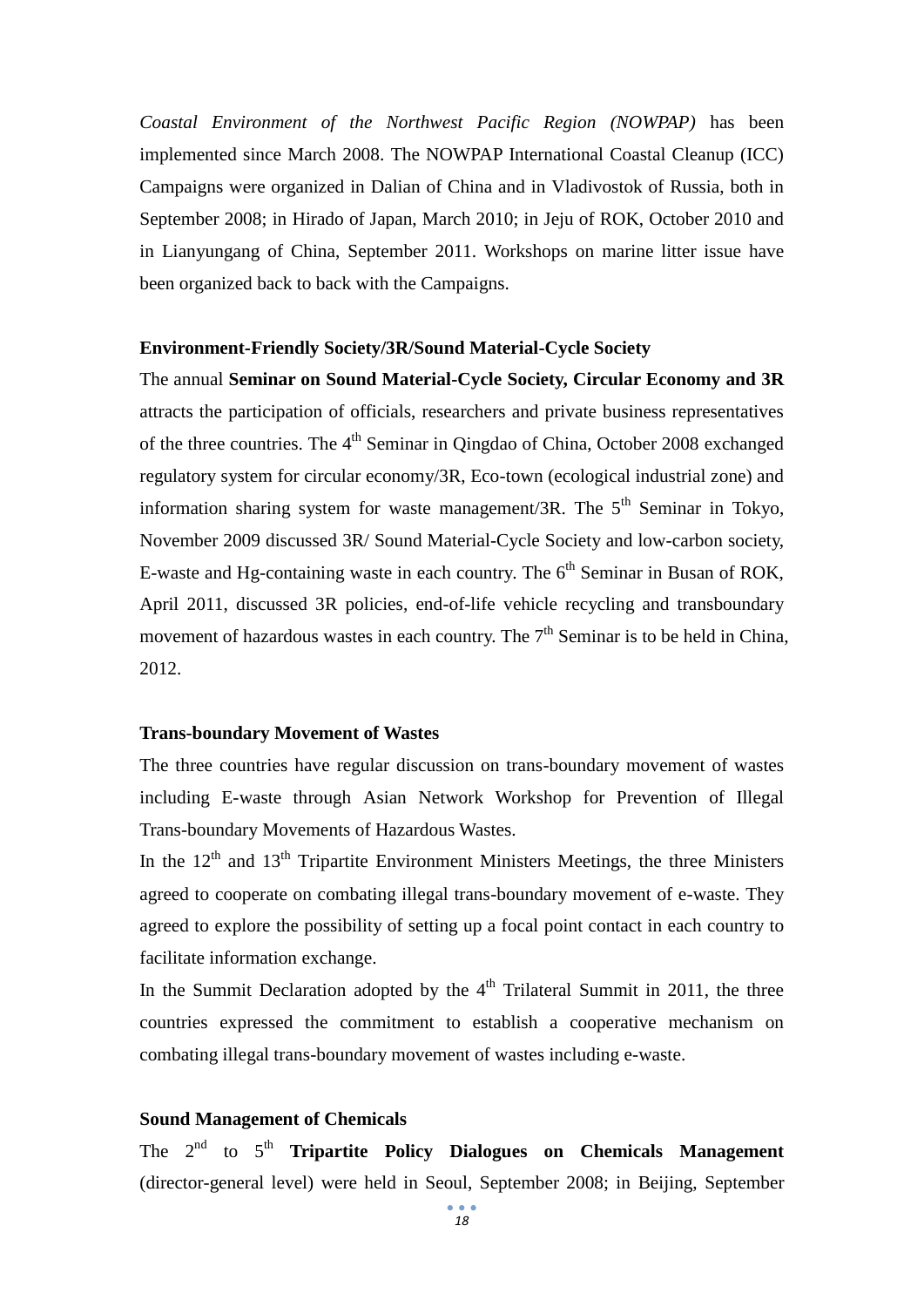2009; in Tokyo, September 2010; in Jeju of ROK, August and September 2011. The dialogues discussed chemicals management including risk assessment in evaluation of chemicals, chemicals accident prevention, testing procedures, Good Laboratory Practice, nanomaterial management and other related issues. On the same occasion, the  $1<sup>st</sup>$  to  $3<sup>rd</sup>$  Globally Harmonized System of Classification and Labeling of Chemicals (GHS) Expert Meeting were held in 2009 and 2010.

#### **Environmental Governance in Northeast Asia**

To strengthen environmental governance, i.e., capacities and mechanisms of environmental management in Northeast Asia, the *Joint Communiqué of the 12<sup>th</sup> Tripartite Environment Ministers Meeting* and the *Tripartite Joint Action Plan on Environmental Cooperation* in 2010 stipulated a long term vision for cooperation among the three governments and stakeholders concerned.

#### **Environmental Industries and Technology**

The 8<sup>th</sup> to 11<sup>th</sup> **Tripartite Environmental Industry Roundtables** were convened in Shiga of Japan, November 2008; in Beijing, October 2009; in Seoul, December 2010 and in Nagoya of Japan, December 2011. Experts, researchers, and administrative personnel shared experiences and ideas on environmental industrial technology in green purchasing, eco-labeling and environmental management.

#### **Trilateral Circular Economy Model Base**

The *Joint Statement on Sustainable Development* adopted at the 2nd Trilateral Summit in 2009 specified the exploration of establishing a trilateral circular economy model base, which was reaffirmed in the *Trilateral Cooperation Vision 2020* adopted at the 3<sup>rd</sup> Trilateral Summit in 2010.

In the *Summit Declaration* adopted at the 4<sup>th</sup> Trilateral Summit in 2011, the three countries recognized the necessity of useful consultation on the prospective framework of the circular economy model base and decided to accelerate cooperative efforts to initiate the preparatory work.

#### **Health and Welfare**

At the 2nd **Tripartite Health Ministers Meeting** (THMM) in Beijing, November 2008, the three countries agreed to adopt the *Joint Action Plan on Preparedness and*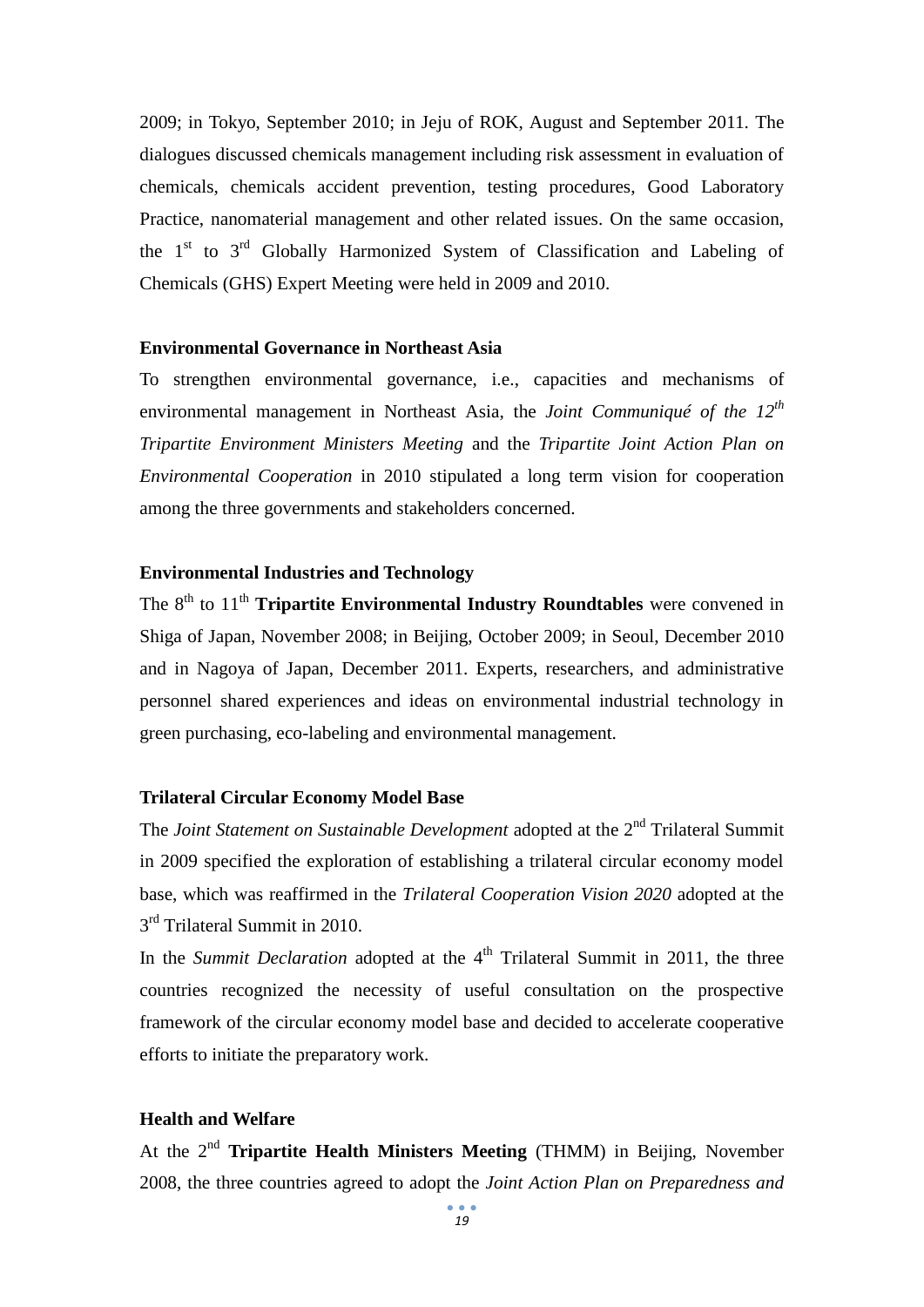*Response against Pandemic Influenza*, deciding on designation of focal points, information sharing, risk communication and impartial intervention for rapid containment. The 3rd THMM in Tokyo, November 2009 adopted a memorandum of cooperation on food safety to establish a tripartite food safety consultation mechanism for information exchange. The  $4<sup>th</sup>$  THMM in Jeju of ROK, November 2010 introduced the health-related Millennium Development Goals as a new agenda for cooperation. The three countries decided to cooperate to improve maternal and child health in developing countries. At the  $5<sup>th</sup>$  THMM in Oingdao of China, November 2011, prevention and control of non-communicable diseases was added as a new agenda.

The annual **Tripartite Health Directors-General Meeting**, and under its auspice, the **Working Group on Pharmaceutical Affairs** were launched in Tokyo, April 2008. The  $2<sup>nd</sup>$  to  $4<sup>th</sup>$  meetings were held respectively in Beijing, December 2009; in Seoul, September 2010 and in Tokyo, October 2011. Through these meetings, researches on ethnic factors in clinical trial data and clinical data exchange have been pushed forward.

The **Joint Table Top Exercise for Pandemic Influenza Preparedness** was conducted in Seoul, October 2008. The three countries held international workshops in Fukuoka of Japan, March 2009 and in Manila of the Philippines, September 2009, to discuss and develop prevention and response measures against pandemic influenza. The **Trilateral Seminar on Pandemic Influenza Assessment** was held in Seoul, March 2010 to discuss responses to pandemic influenza and future plans.

The 2nd to 5th **Trilateral Forum on Communicable Diseases** among the Chinese Center for Disease Control and Prevention (CDC), the National Institute of Infectious Diseases (NIID) of Japan, the Korea National Institute of Health (KNIH) were held respectively in Seoul, October 2008; in Tokyo, November 2009; in Beijing, November 2010 and in Seoul, November 2011.

The **Trilateral Food Safety Forums** were held in Jeju of ROK, November 2010 and in Beijing, October 2011. The officials of the three countries shared information about food safety policy and measures in response to Fukushima nuclear power plant accident.

The 1<sup>st</sup> and 2<sup>nd</sup> **Trilateral Directors-General Meetings on the Family Health Promotion and Supportive Public Services for the Elderly** were held in Beijing. April 2010 and Seoul, November 2011. Officials from the Population and Family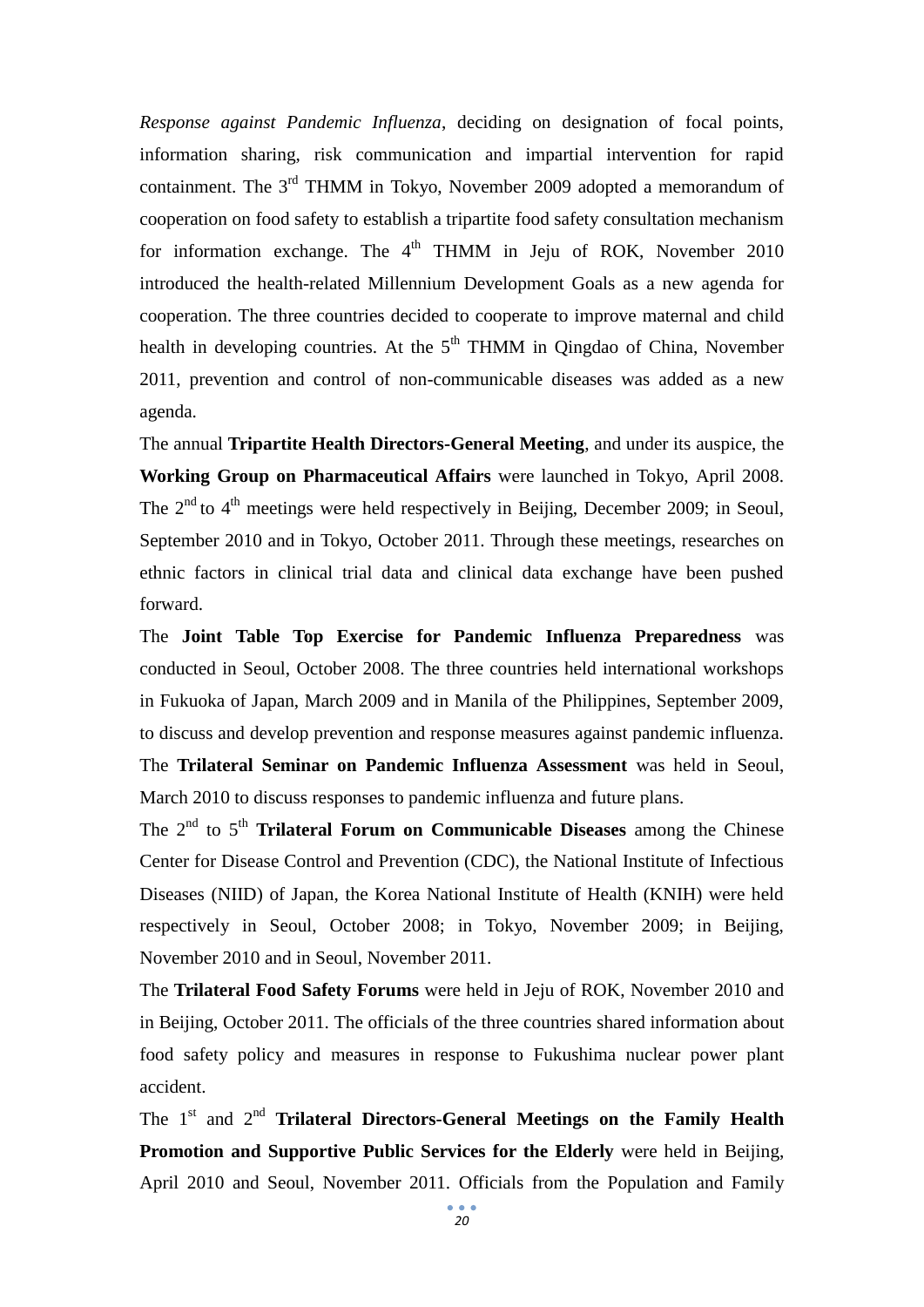Planning Commission of China, Ministry of Health, Labour and Welfare of Japan and Ministry of Health and Welfare of ROK discussed health care policy and long-term care policy as well as supportive public and home care services. The  $3<sup>rd</sup>$  meeting will be held in Japan, 2012.

#### **Agriculture**

In the *Joint Statement on Sustainable Development* adopted at the 2<sup>nd</sup> Trilateral Summit in 2009, leaders of the three countries affirmed to explore tripartite cooperation mechanisms in agriculture. The 1<sup>st</sup> **Trilateral Agricultural Ministers Meeting** was held in Jeju of ROK, April 2012. The three ministers discussed food security, response to plant and animal infectious diseases, response to natural disasters, researcher exchange, economic partnership, and global and regional cooperation. The three ministers agreed to cooperate in the above-mentioned agendas and to hold the meeting every year on a rotation basis. The  $2<sup>nd</sup>$  Meeting is to be held in Japan.

Following the initiative in the *Trilateral Cooperation Vision 2020* adopted at the 3rd Trilateral Summit in 2010, the 1<sup>st</sup> **Symposium on Prevention and Control of Foot and Mouth Disease (FMD) in East Asia** was held in Tokyo, December 2011 with the participation of veterinary officers and researchers from East Asian countries. The 2<sup>nd</sup> Symposium is to be held in ROK.

The agricultural research institutes of the three countries, namely, the Institute of Agricultural Economics, the Chinese Academy of Agricultural Science (IAE/CAAS), Policy Research Institute of Ministry of Agriculture, Forest and Fisheries of Japan (PRIMAFF), and the Korea Rural Economic Institute (KREI) held the  $6<sup>th</sup>$  and  $7<sup>th</sup>$ **Forum for Agricultural Policy Research in Northeast Asia** (FANEA) in Tokyo, March 2009 and in Jeju of ROK, June 2010. Experts exchanged ideas on "Promotion of Rural Development and Agriculture", "Supply-Demand Relation of International Agricultural Products", "Prospect of Agriculture analyzed by econometrics model" and "Green Growth in Agriculture and Rural Area."

#### **Fishery**

The  $2<sup>nd</sup>$  to  $5<sup>th</sup>$  **Presidents Meeting among the fishery research institutes of the three countries**, namely Chinese Academy of Fishery Sciences (CAFS), Fisheries Research Agency (FRA) of Japan, and National Fisheries Research and Development Institute (NFRDI) of Korea were held in Jeju of ROK, November 2008; in Hainan of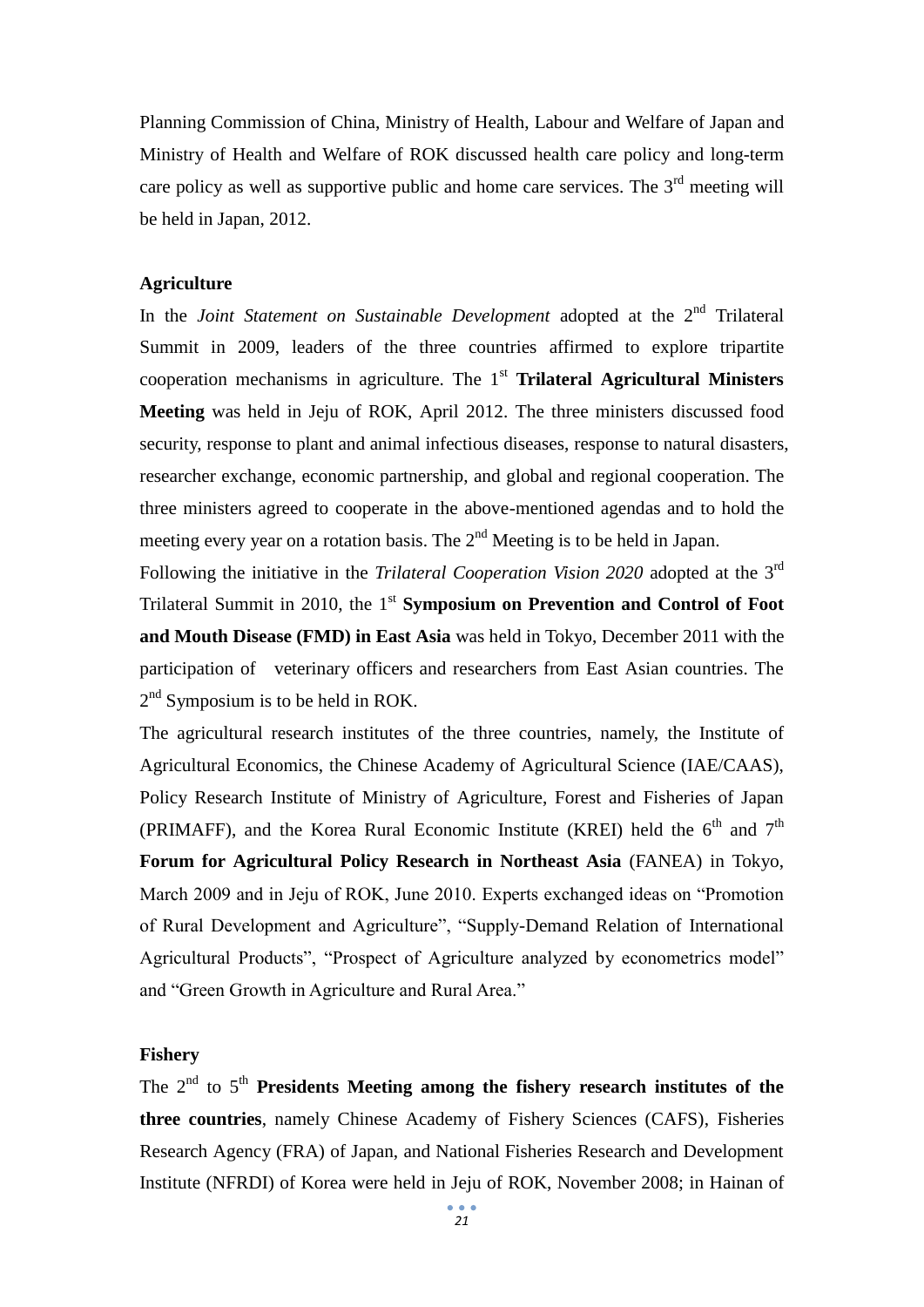China, November 2009; in Nagasaki of Japan, December 2010 and in Tongyeong of ROK, October 2011, respectively. At the 2nd Meeting, *Glossary of Fishery Terminology* among the three countries was published. The **Trilateral Workshop for Fisheries Resources Variation by Climate Change in the East China Sea** was held on the same occasion. The  $3<sup>rd</sup>$  Meeting agreed on research cooperation in the Energy Saving Technology Development and others. The **Trilateral Workshop on Artificial Reef and Sea Ranching** was held concurrently with the 3<sup>rd</sup> Meeting. The **Workshop on the Impacts of Climate Change on Fisheries and the Environment, and Low Carbon Technology** was held at the  $4<sup>th</sup>$  Meeting. The  $5<sup>th</sup>$  Meeting adopted the revised Appendix of MOU which regulates the cooperative projects among the three institutes.

Under the cooperation framework of the three research institutes, **Workshops for Research on Giant Jellyfish** were held in Xiamen of China, December 2008; in Fukuoka of Japan, November 2009; in Gyeongju of ROK, December 2010 and in Hainan of China, December 2011. The three institutes are working on the joint monitoring project for giant jellyfish and developing a prediction model for appearance of giant jellyfish.

#### **Water**

Endorsed by the 2<sup>nd</sup> Trilateral Summit in 2009, the 1<sup>st</sup> Trilateral Ministerial Meeting **on Water** was held in Marseille of France, March 2012 on the occasion of the 6<sup>th</sup> World Water Forum. The ministers signed the Memorandum of Cooperation on the mechanism of Ministerial Meeting, focusing on promoting exchanges as well as sharing of science and technology, information and experience on water related disasters and water resources with an aim of adapting to climate change.

In the **Trilateral Ministerial Roundtable Meeting on Water and Disaster** in Istanbul of Turkey, March 2009, on the occasion of the  $5<sup>th</sup>$  World Water Forum, the ministers shared the view to scale up trilateral cooperation on water-related issues.

#### **Forestry**

The *Joint Statement on Sustainable Development* adopted at the 2<sup>nd</sup> Trilateral Summit in 2009 resolved to promote cooperation in sustainable forest management and wildlife protection.

In 2008, within the international cooperation framework, the three countries agreed to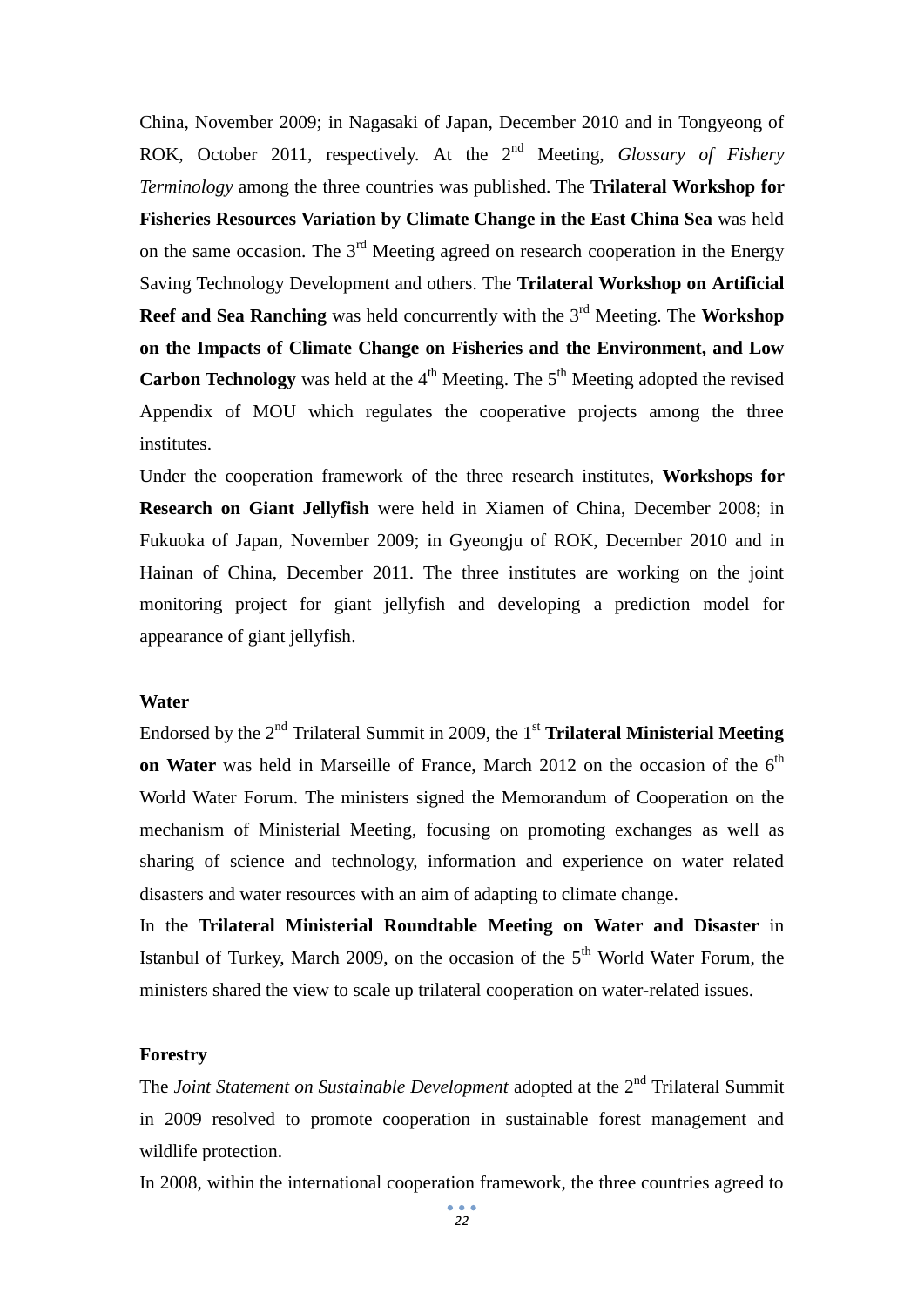conduct cooperation on migratory birds protection and monitoring. In May 2011, an international symposium on the achievements and challenge in Crest Ibis conservation was held in Yangxian country, Shaanxi of China at the  $30<sup>th</sup>$  anniversary of rediscovery of the Crest Ibis. In November 2011, a seminar on the conservation of Crested Ibis was held in Changnyeong-gun of ROK among experts of the three countries.

#### **4. Human and Cultural Exchange**

#### **Culture**

The 2nd **Trilateral Cultural Ministers Meeting** in Jeju of ROK, December 2008 adopted the *Jeju Declaration*, which encouraged cooperation on supporting cultural industries of the three countries in the globalized and digitalized world, on protecting three countries' cultural heritage, and on promoting creative cultural activities. The 3<sup>rd</sup> Meeting in Nara of Japan, January 2011 adopted the *Nara Declaration*, specifying ways to boost trilateral cultural cooperation in various areas: cooperation in cultural industry such as joint production of movies and TV dramas, promoting civil cultural exchange, cooperating on cultural heritage protection and promotion, protecting copyrights, promoting the distribution of legitimate contents, and holding the Trilateral Cultural Ministers Meeting on a regular basis.

The 2nd to 5th **Trilateral Culture Shuttle Projects** have been carried out in Seoul, September and November 2008, July 2009, September 2010, July and August 2011 in various forms including the exhibition of "The Finishing Touch, Works of the Brush and Their Mounting", "Youth Festival", "Trilateral Culture Shuttle Concert 2010" and "Nostalgia – East Asia Contemporary Art Exhibition".

The **Trilateral Cultural Industry Forum** has been hosted by the Ministry of Culture of China, the Ministry of Economy, Trade and Industry of Japan and the Ministry of Culture, Sports and Tourism of Korea, with the participation of government officials, experts, and private sector representatives. The  $8<sup>th</sup>$  Trilateral Cultural Industry Forum in Busan of ROK, September 2009 adopted *Busan Declaration*, which specified the establishment of the Cultural Industry Cooperation Task Force to implement information exchanges and joint researches concerning the industry. The Task Force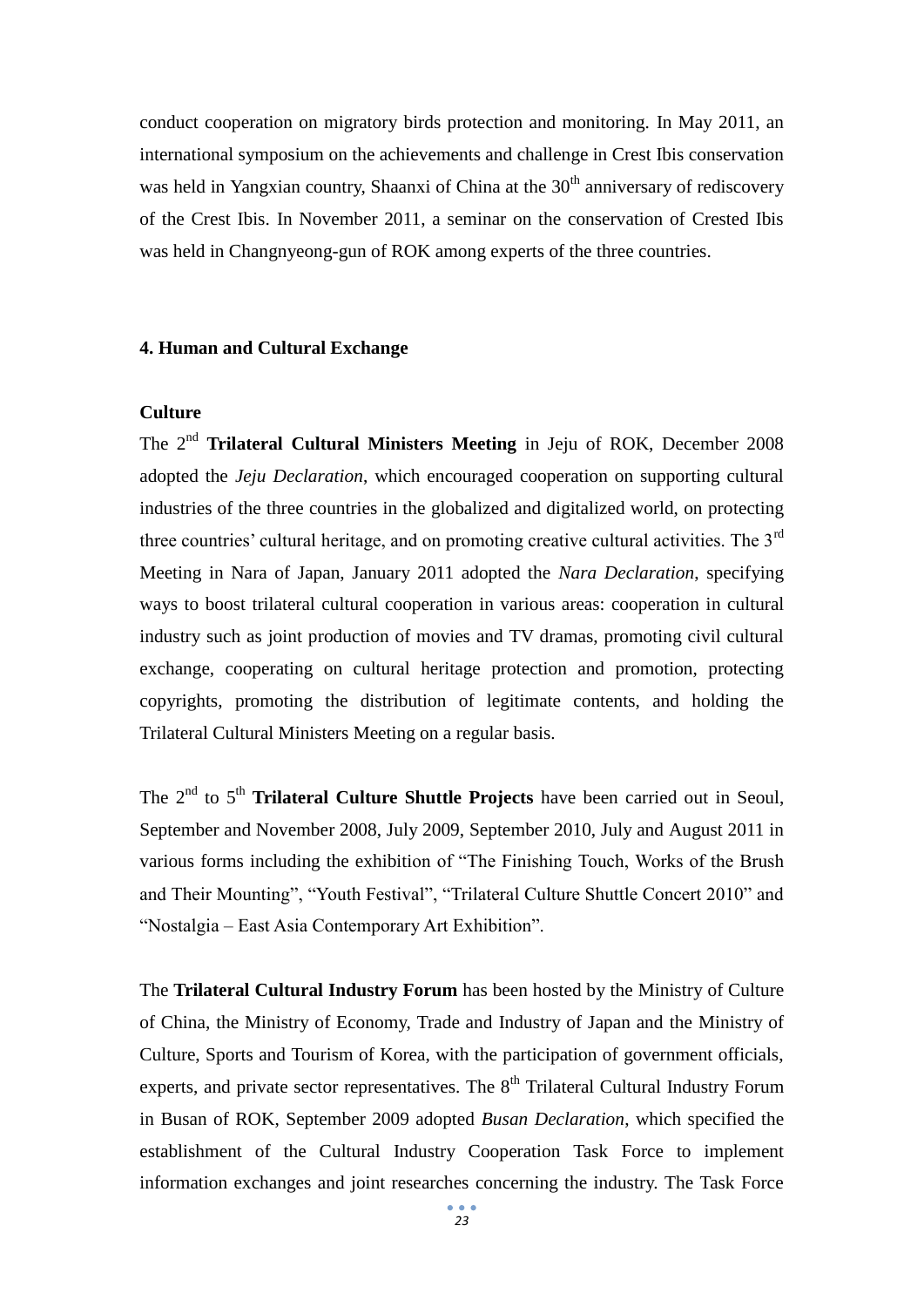held 3 meetings in Tokyo, May and August 2010, and in Beijing, January 2011, conducting a market research on contents of video, music and audio, game, and books and newspaper of the three countries in relation to forms of media to invigorate future content exchange and joint production, and discussing the enhancement of anti-piracy measures. The three countries are discussing to upgrade the forum to an official channel for cooperation of cultural industry and make East Asia as the world's hub of cultural contents.

#### **Tourism**

The 3rd **Trilateral Tourism Ministers Meeting** in Busan of ROK, June 2008 signed the *Busan Joint Declaration*. The three ministers resolved cooperation to strengthen international competitiveness outside the region as well as to search for the cooperative policy through the establishment of the Public Private Partnership. The  $4^{\text{th}}$ Meeting in Nagoya of Japan, October 2009 signed the *Nagoya Joint Statement.* The three ministers agreed to further promote the trilateral tourism, especially by tackling the international economic crisis. At the  $5<sup>th</sup>$  Meeting in Hangzhou of China, August 2010, the ministers signed the *Hangzhou Joint Statement*, setting the target of expanding the scale of people-to-people exchange among the three countries to 26 million by 2015. They also adopted the *Joint Proposal on Low-Carbon Tourism* for promoting sustainable development of tourism industry. The  $6<sup>th</sup>$  Meeting in Pyeongchang of ROK, May 2011 signed the *Pyeongchang Joint Statement,* which stipulated 4 strategies for promoting the trilateral tourism cooperation, including *Tourism Vision 2020*, which is expected to be finalized by the end of 2014. The 7<sup>th</sup> Meeting will be in Tohoku of Japan, 2012.

The **Trilateral Tourism Forum** is convened back to back with the Ministers Meeting with more than 300 participants from central and local governments, business sector and academia each year.

The 3<sup>rd</sup> to 6<sup>th</sup> **Symposiums on Educational Travel** were conducted respectively in Seoul, December 2008; in Beijing, December 2009; in Tokyo, October 2010 and in Daegu of ROK, December 2011.

#### **Education**

Agreed by the  $3<sup>rd</sup>$  Trilateral Summit in 2010, trilaterally initiated university exchange program, "**CAMPUS Asia** (Collective Action for Mobility Program of University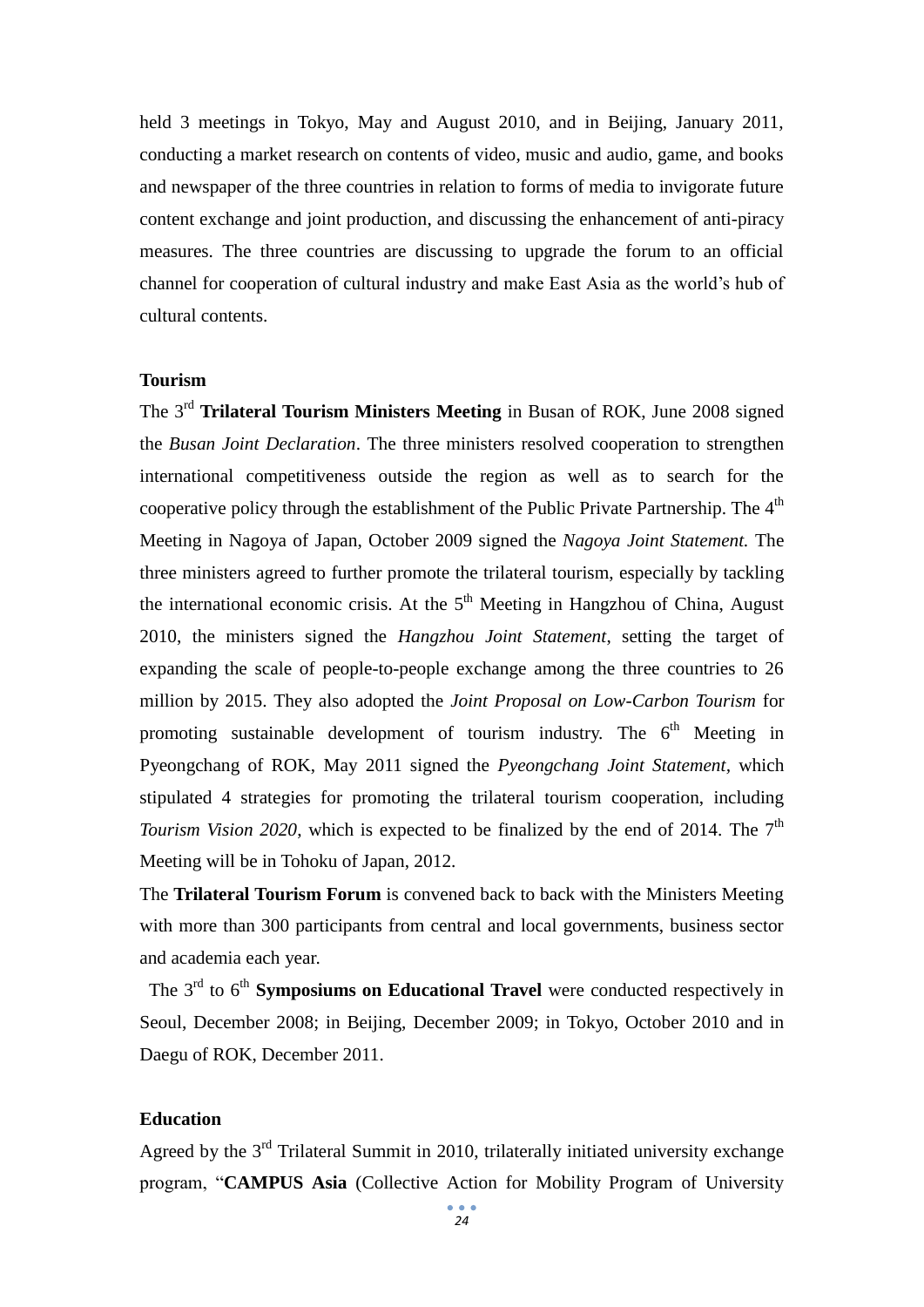Students)", has been implemented. The Trilateral Committee for Promoting Exchange and Cooperation among Universities in the three countries, which involves government bodies, universities, evaluation authorities and industrial circle representatives, organized three meetings in 2010 and 2011. The Committee adopted *"Guidelines for Exchange and Cooperation among Universities with Quality*  Assurance", "The Framework for CAMPUS Asia" and "Agreement of the 3<sup>rd</sup> Trilateral Committee for Promoting Exchange and Cooperation among Universities". The shortlisted universities of the pilot program of CAMPUS Asia were publicized at the end of 2011. The students exchange started to kick-off in 2012.

#### **Youth Exchanges**

The 2nd **Trilateral Youth Friendship Meeting** was convened in Tokyo, September 2008. The themes treated in the discussions were "Environment, Higher Education and Cultural Exchange". The 3rd Meeting was held in Seoul, July 2009. Under the theme of "the Roles of Youth for Mutual Cooperation among the Three Countries", this Meeting incorporated various activities such as youth seminar, project development contest and youngster friendship street festival. China held the  $4<sup>th</sup>$ Meeting in Beijing and Shandong, July 2010 with the theme of "Discovering Confucian Culture and Understanding Modern China". The 5<sup>th</sup> Meeting was held in Tokyo, March 2012. The participants learned about disaster preventions, energy conservation and clean energy. Up to date, approximately 1500 youngsters from the three countries have experienced each other's culture through this week-long annual exchange program.

The 4<sup>th</sup> Trilateral Summit in May, 2011 decided to proceed with a "Trilateral Future" **Forum"** in 2012 within the framework of Trilateral Youth Friendship Meeting.

Co-sponsored by the All-China Youth Federation, the Korea Foundation and the Japan Foundation, the 6<sup>th</sup> **Trilateral Future Leaders Forum** was held under the theme of "Vision 2030 for Northeast Asia" in Shanghai and Nantong of China, Tokyo and Kanazawa of Japan, Seoul and Busan of ROK in July 2008. The  $7<sup>th</sup>$  Forum was in Beijing, Incheon of ROK and Sapporo of Japan in October 2009. In late July and early August 2010, the  $8<sup>th</sup>$  Forum took place in Jeju of ROK, Okinawa of Japan, Shanghai and Ningbo of China. Through lectures, discussions, site visits, and cultural events, youth representatives of the three countries discussed the three countries'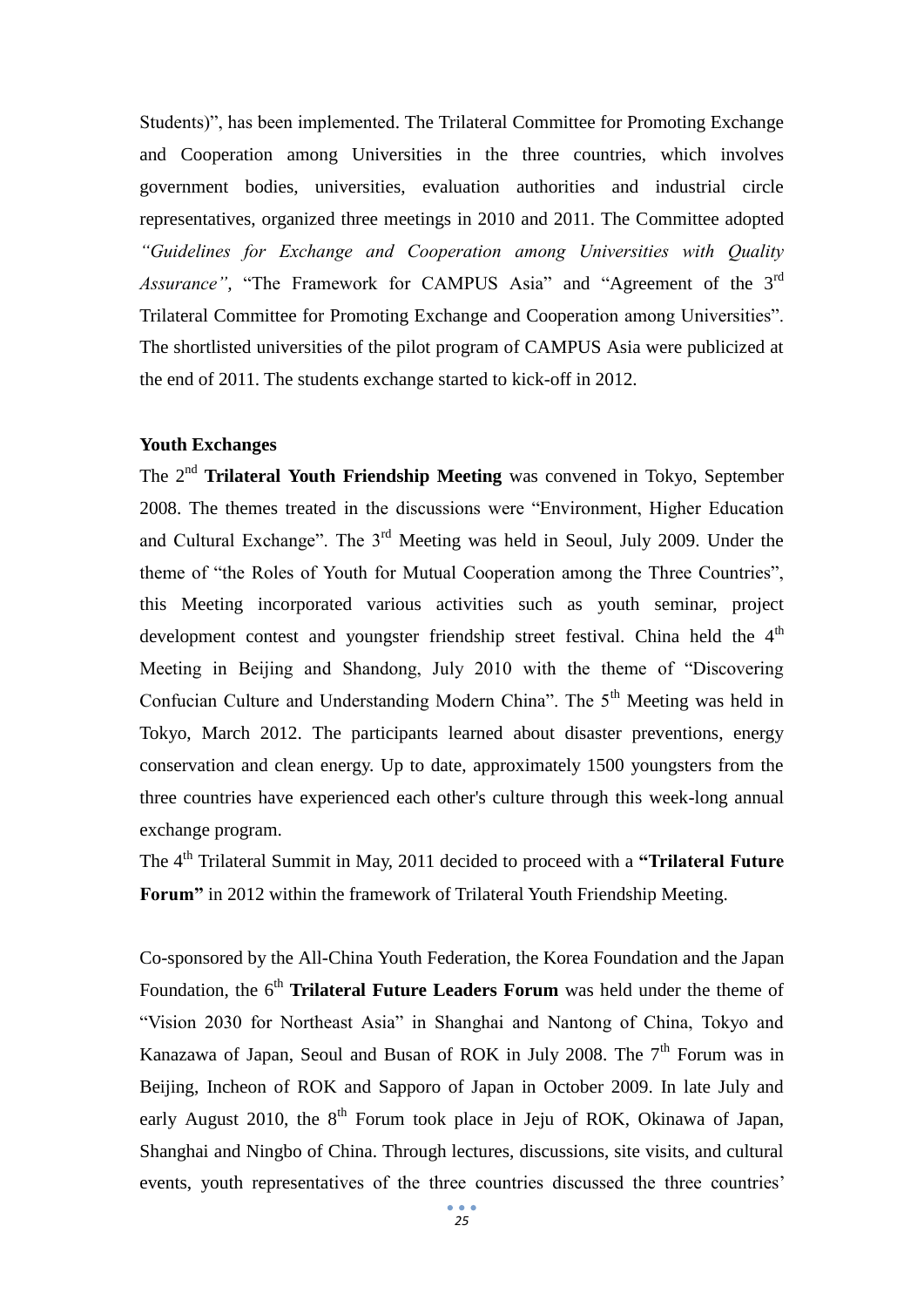development, trilateral cooperation and visions for the future of Asia. The 10 Year Anniversary Forum was held in Tokyo, March 2012, and participants submitted the *Vision 2030 for Northeast Asia* to the Japanese Foreign Minister, Gemba Koichiro.

#### **Sports**

The **Trilateral Junior Sports Exchange Meet** is held annually on a rotational basis among the three countries. High school students of the three countries participate in competitive games of 11 sports: Track & Field, Soccer, Tennis, Volleyball, Basketball, Weightlifting, Handball, Soft Tennis, Table Tennis, Badminton, and Rugby Football. The  $16<sup>th</sup>$  to  $19<sup>th</sup>$  events were held in Chiba of Japan, August 2008; in Mokpo of ROK, August 2009; in Zhengzhou of China, August 2010 and in Aichi of Japan, August 2011. The  $20^{th}$  event is to be held in Gwangju of ROK, August 2012.

#### **Personnel Administration**

The 4<sup>th</sup> to 6<sup>th</sup> **Heads Meetings of Personnel Authorities** among the three countries were held respectively in Seoul, August 2008; in Tokyo, August 2009 and in Dalian of China, August 2010. The  $6<sup>th</sup>$  Meeting signed a memorandum on the renewal of the Trilateral Personnel Policy Network which entered its  $5<sup>th</sup>$  anniversary in 2010.

The 4<sup>th</sup> to 6<sup>th</sup> Directors-General Meetings of Personnel Authorities among the three countries were convened respectively in Tokyo, December 2008; in Beijing, January 2010 and in Seoul, November 2011. At these meetings, Cooperation Plans on personnel administration had been adopted.

The 3<sup>rd</sup> **Symposium on Personnel Administration** among the three countries was conducted in Seoul, October 2008, with the theme of "Recruitment System of the Public Service Personnel". The 4<sup>th</sup> Symposium was convened in Tokyo, May 2009, themed on "Policy toward Anti-Corruption and Maintenance of Ethic". The 5<sup>th</sup> Symposium in Shanghai of China, July 2009 took on "Government Award System of the three countries" as the main topic. The  $6<sup>th</sup>$  Symposium in Guangzhou of China, March 2011, focused on Remuneration System of the Public Service Personnel among the three countries. The  $7<sup>th</sup>$  Symposium held in Seoul, February 2012, sought for achieving the Policy to Promote Diversity in Public Sector through Open Recruitment.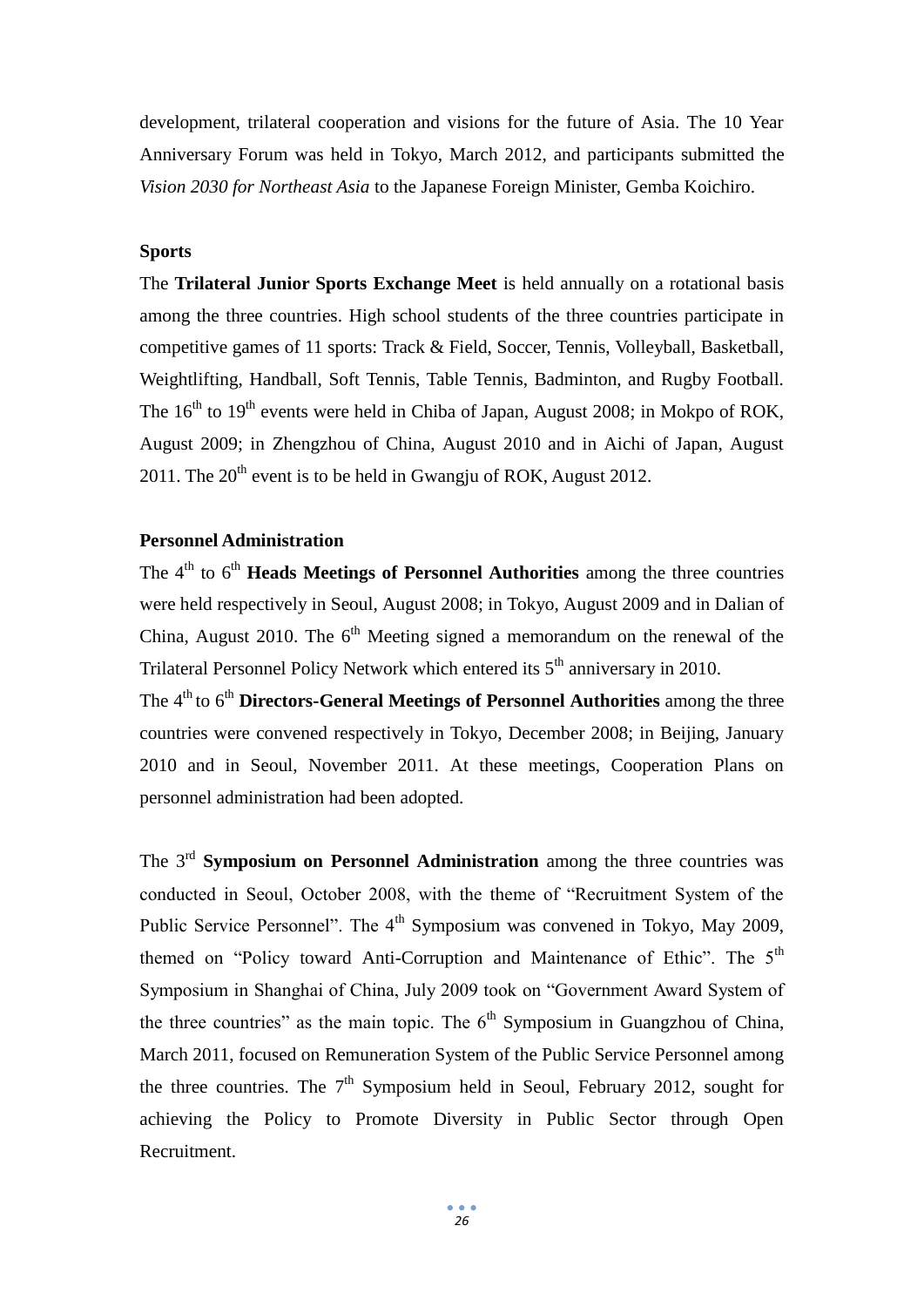**Joint Training Programs for Young/middle-level Public Employees** among the three Personnel Authorities took place respectively in Beijing, November 2008; in Seoul, November 2009; in Tokyo, February 2011; in Beijing and Dalian of China, August 2011. These training programs provided the opportunity to exchange views on issues relating to public personnel administration for deepening mutual understanding.

#### **Exchange among Research Institutes**

The annual **Trilateral Cooperation Forum** was launched in 2008 by the foreign policy think tanks of the three countries, namely the China Institute of International Studies (CIIS), the Japan Institute of International Affairs (JIIA) and the Institute of Foreign Affairs and National Security of Korea (IFANS). The purpose of this Forum is to exchange views and to make policy proposals on cooperation in major international and regional issues. The inaugural Forum was held in Jeju of ROK, May 2008 under the theme of "Visions and Tasks for Trilateral Cooperation". At the 2<sup>nd</sup> Forum in Beijing, July 2009, participants discussed the trilateral cooperation on coping with the financial crisis, climate change and energy issues, as well as boosting regional integration and security. The 3<sup>rd</sup> Forum was held in Tokyo, July 2010, topics of which included Prospects for East Asian Community, Cooperation on Economic Issues in Asia-Pacific Region, Regional Security Situation and Cooperation on Climate Change and Energy Issues. The  $4<sup>th</sup>$  Forum was held in Seoul, June 2011, focusing on Economic Cooperation in Asia-Pacific Region, Security Environment in East Asia and Trilateral Cooperation.

#### **Media**

The 3<sup>rd</sup> to 6<sup>th</sup> annual **Northeast Asia Trilateral Forums (NATF)** were held by Xinhua News Agency of China, Nikkei of Japan, and JoongAng Ilbo of ROK, respectively in Beijing, April 2008; in Busan of ROK, April 2009; in Nara of Japan, April 2010 and in Hangzhou of China, April 2011. 30 prominent figures of the three countries led by former Chinese Vice Premier QIAN Qichen and ZENG Peiyan, former Japanese Prime Minister NAKASONE Yasuhiro, and former ROK Prime Minister LEE Hong-Koo, discussed how to adapt to the context of cooperation of Northeast Asia; how to enhance political, economic and cultural exchanges among the three countries; how to increase mutual understanding and trust between the three nations; and how to promote regional common development and prosperity. Broad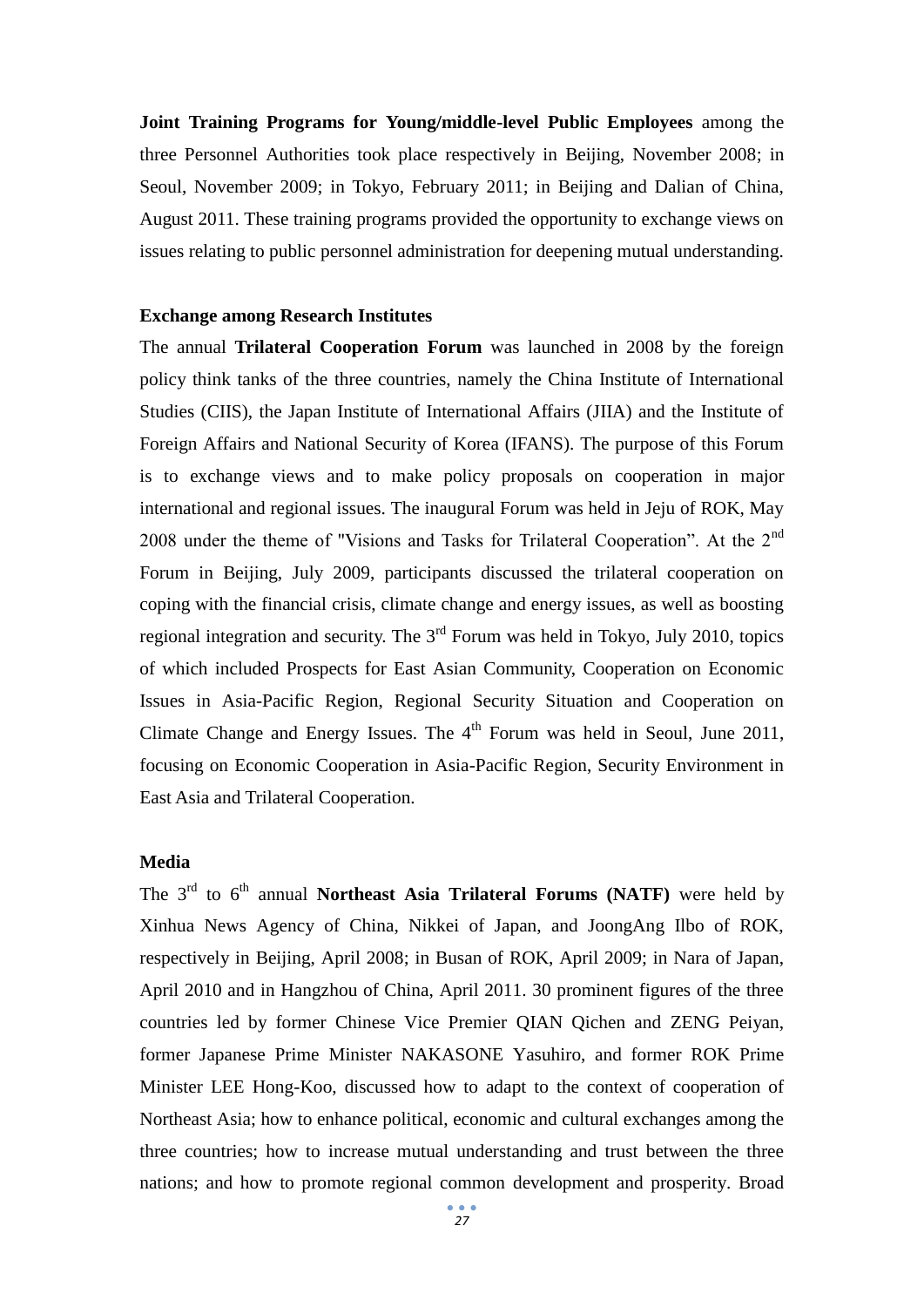consensus has been reached on major issues facing Northeast Asia and *Proposals by the Northeast Asia Trilateral Forum* was put forward in the 3<sup>rd</sup> Forum.

With the  $7<sup>th</sup>$  Forum to be held in Seoul, April 2012, NATF is to explore how to bring forth new ideas, expand its public awareness and influence, as well as provide more constructive propositions in government decision-making.

#### **5. TCS**

To contribute to the further promotion of cooperative relations among the three countries and in accordance with the  $2<sup>nd</sup>$  Trilateral Summit's decision in October 2009 and *the Agreement on the Establishment of Trilateral Cooperation Secretariat*  (hereinafter referred to as "the Agreement" and "the TCS") signed by the three governments in December 2010, the TCS was officially launched in September 2011 in Seoul. Being the first international organization among the three countries, the establishment of TCS constitutes an achievement of the trilateral cooperation as well as a step towards its further institutionalization.

Since its start, the TCS has received wide support from the three countries. At the commemorating seminar in October 2011, Mr. LEE Hong-koo, the former Prime Minister of ROK, Mr. HATOYAMA Yukio, the former Prime Minister of Japan, and Mr. TANG Jiaxuan, the former State Councilor of China gave blessings to the TCS through their high expectation for a new era of peace and common prosperity in Northeast Asia.

The TCS is now an organization with 20 people and 4 departments, namely of political affairs, economic affairs, social and cultural affairs, as well as management. Under the steering Consultative Board comprised of the Secretary-General and 2 Deputy Secretary-Generals, the TCS has 4 professional staff and 13 general service staff from the three countries.

In the initial phase, the TCS has endeavored to establish necessary infrastructures such as internal regulations and training courses for new recruits. Much attention has been paid to promoting the publicity of the trilateral cooperation and the TCS through engagement in international seminars, interactions with media and liaison with other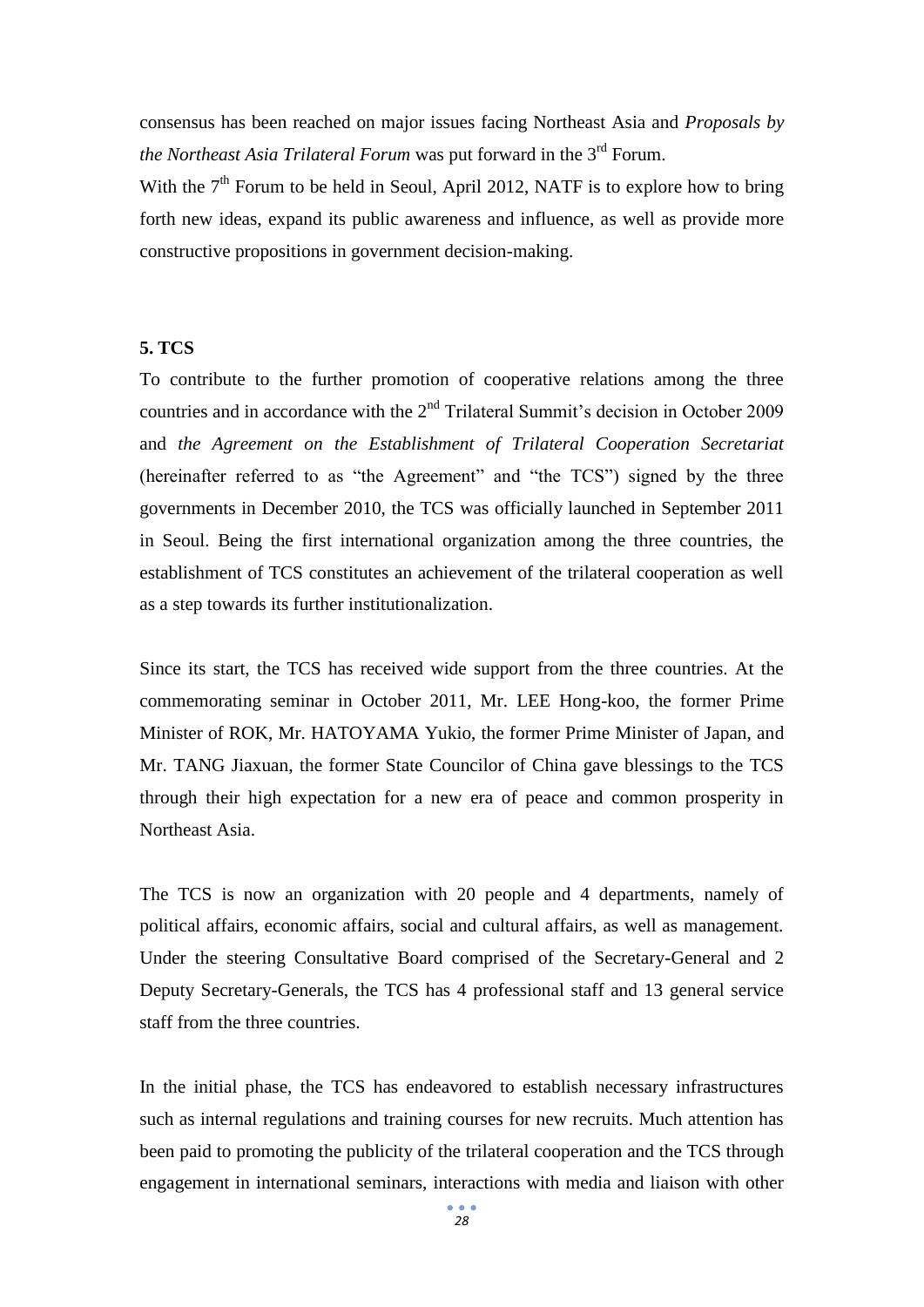regional/international organizations. In April 2012, the TCS official website will be officially launched in four languages, i.e., English and the languages of the three countries.

The TCS has been actively participating in trilateral cooperation activities. It attended the Trilateral Summit meeting in Bali of Indonesia, November 2011, the  $2<sup>nd</sup>$  Trilateral Heads of Government Agency Meeting on Disaster Management in Beijing, October 2011, the  $7<sup>th</sup>$  Trilateral Senior Officials Consultation in Beijing, March 2012, the final Joint Study Meeting for Trilateral FTA in Pyeongchang of ROK, December 2011, and the 1<sup>st</sup> Trilateral Foreign DDG Meeting of year 2012 in February.

The TCS has been dedicated to promoting trilateral cooperation through providing administrative support to the trilateral consultative mechanisms, as well as exploring and identifying potential cooperative projects. It tabled the proposals for Trilateral Table-Top Exercise and Trilateral Network on Disaster Management, and consulted with the Parties for recommendation on the Protocol of Trilateral Meeting Arrangements and Documents. In co-sponsorship with the ROK MOFAT, it organized a 5-day trilateral youth exchange program called Campus Caravan among students of the three countries in three ROK local universities in March, 2012.

#### **Part III Conclusion**

The above reflects major progress of the trilateral cooperation since the Trilateral Summit in November 2007, especially after the first-ever Trilateral Summit Meeting held independently of other occasions in December 2008. The trilateral cooperation has demonstrated good momentum of all-dimensional, multilevel and wide ranging development. It is the result of firm steering for peace and cooperation by leaders of the three countries, the result of the three countries' adherence to the principle of openness, transparency, mutual trust, common interest and respect for their diverse cultures throughout the cooperation, the result of various ministries' and organizations' continuous exploration for deepening and expanding of the cooperation, and the result of stronger institutionalization of the trilateral cooperative mechanisms.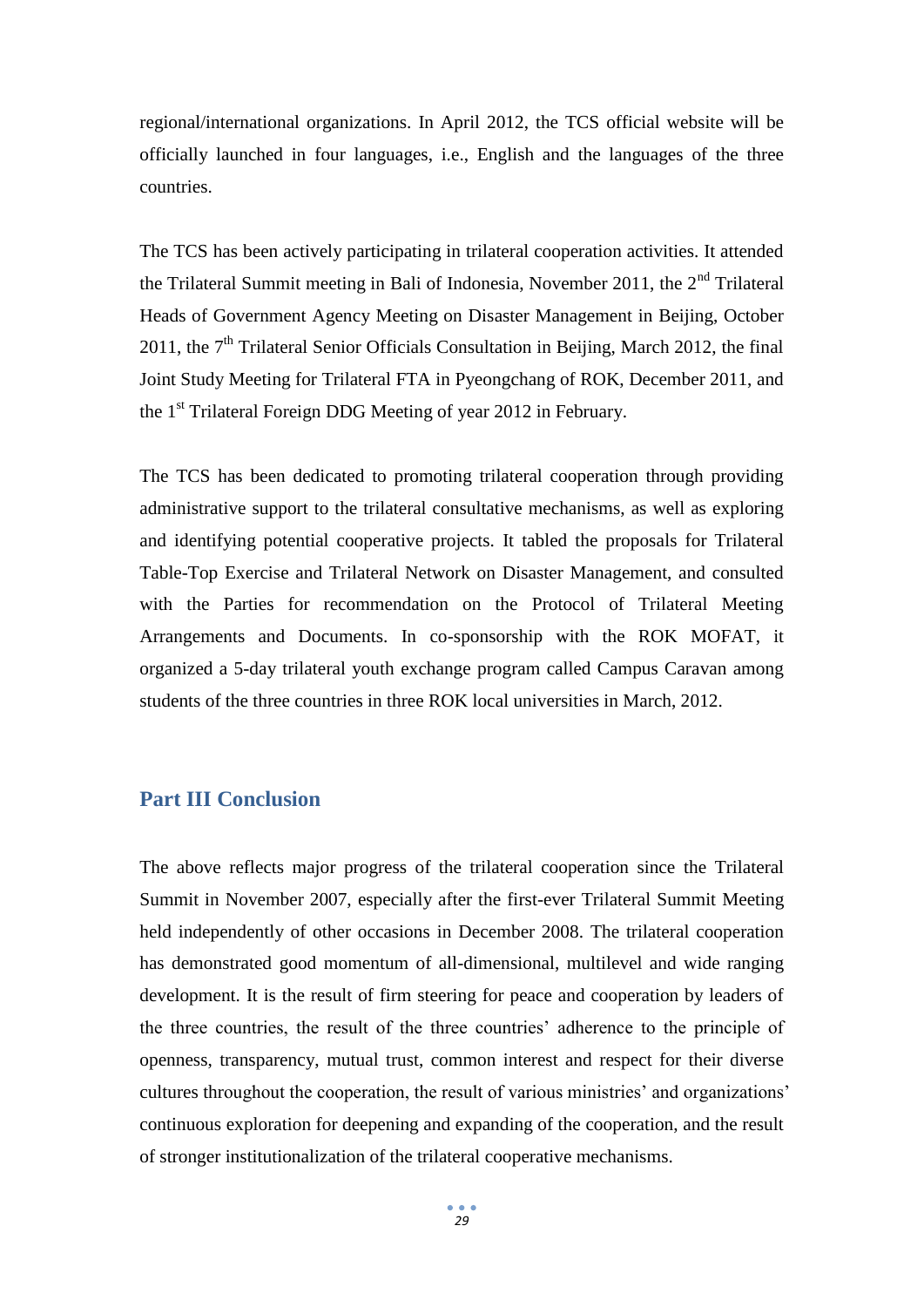As close neighbors with great capacity and significant influence, the three countries share the potential and opportunity for promoting the trilateral cooperation. It is expected that the three countries will continue to implement the *Joint Statement for Tripartite Partnership*, the *Joint Statement on the Tenth Anniversary of Trilateral Cooperation*, and the *Trilateral Cooperation VISION 2020*, strengthen coordination, increase input and push forward practical cooperation and exchanges at various fronts. Thus, the trilateral cooperation will yield more tangible results, making greater contribution to promoting the common interests of the three countries as well as peace, stability and prosperity of the East Asian region and the world at large.

Looking into the coming year, while in expectation of progress from existing trilateral cooperative projects such as FTA, Investment Agreement and CAMPUS Asia, it is equally meaningful for the three countries to foster future trilateral cooperation by opening up new areas and building new mechanisms of cooperation. Within all the potentials, parliament and media exchanges might be two prospective areas for consideration.

Parliament exchange constitutes an important part of state-to-state relationship among the three countries. Its enhancement facilitates political trust, people-to-people understanding and practical cooperation across the fields. In the spirit of fast-growing trilateral partnership and upon the basis of extensive bilateral parliamentary exchanges, the establishment of a trilateral parliamentary exchange program will provide beneficial platform for representatives of the three peoples to exchange views on issues of common interests, and to share experience in governance and legal system, as well as safeguarding and improving people's livelihood.

Media can serve as a bridge between cultures and a bond among people. In the *Joint Statement on the Tenth Anniversary of Trilateral Cooperation*, the three countries agreed to consider establishing a long-term mechanism for media exchange. There have already been annual China-Japan and China-ROK media dialogues and a trilateral round-table media dialogue in China September, 2011. Upon such basis, a trilateral media exchange arrangement will further facilitate communication and cooperation among the three countries' media. Centered on peace, friendship and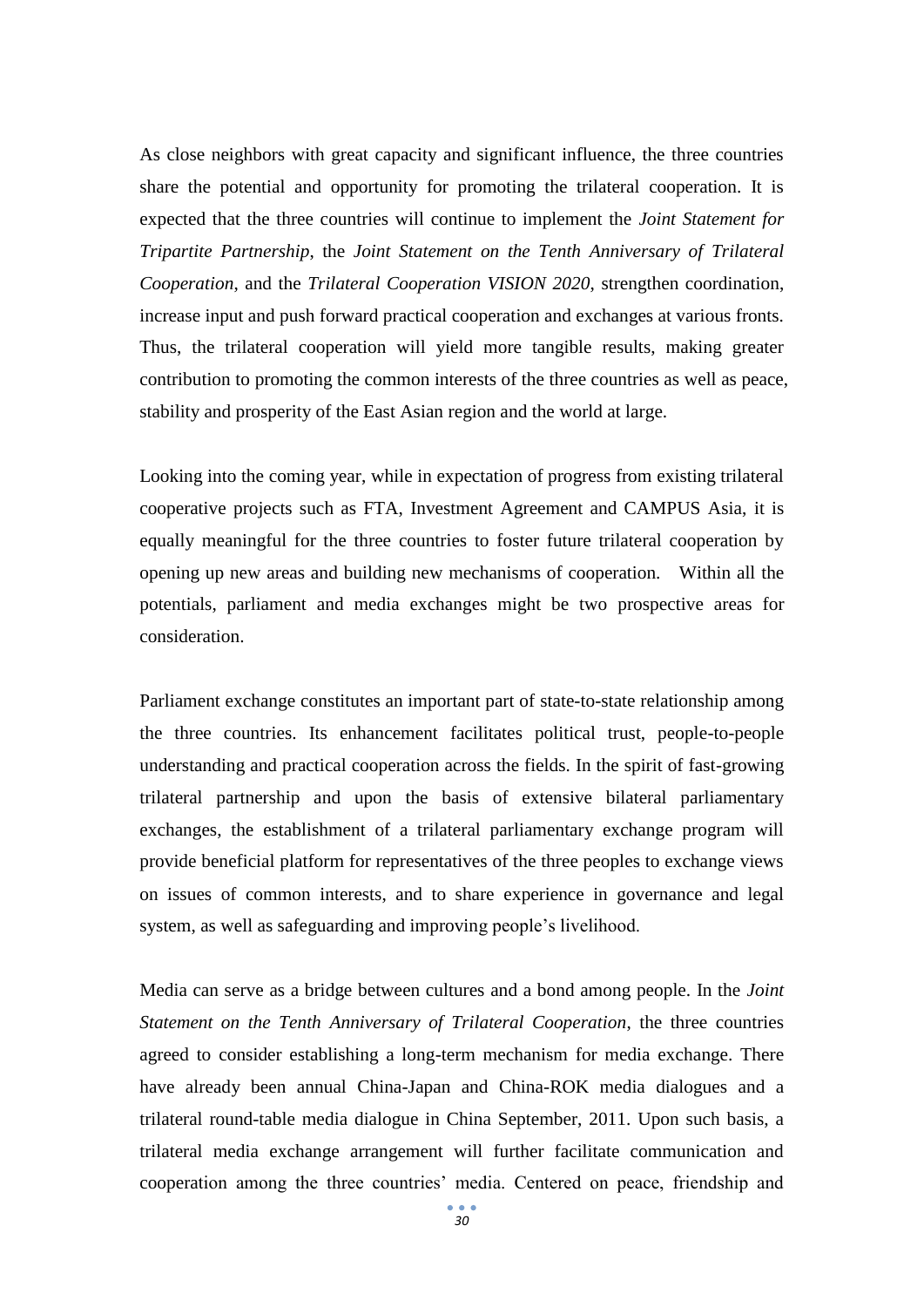affinity, it will give boost to the mutual understanding and affection among the three peoples, the favorable environment for stable, healthy and friendly relations among the three countries, and the enhancement of public support for the trilateral cooperation.

Looking into the coming year, the TCS is dedicated to the promotion of cooperative relations among the three countries. It will build up capability for better fulfillment of its mandates. It will follow-up the progress of the trilateral cooperation and provide better service to the trilateral consultative mechanisms. It stands ready to participate in more trilateral activities. It will explore and identify potential cooperation projects, at the same time ready to implement projects assigned by the three governments. It will conduct research with vision and focus on important issues related to the trilateral cooperation. It will seek to perform as an information center with consolidated database service through the TCS website. It will continue with public diplomacy for the enhancement of public understanding and support for the trilateral cooperation. All in all, the TCS is looking forward to its growth together with the progress of the trilateral cooperation.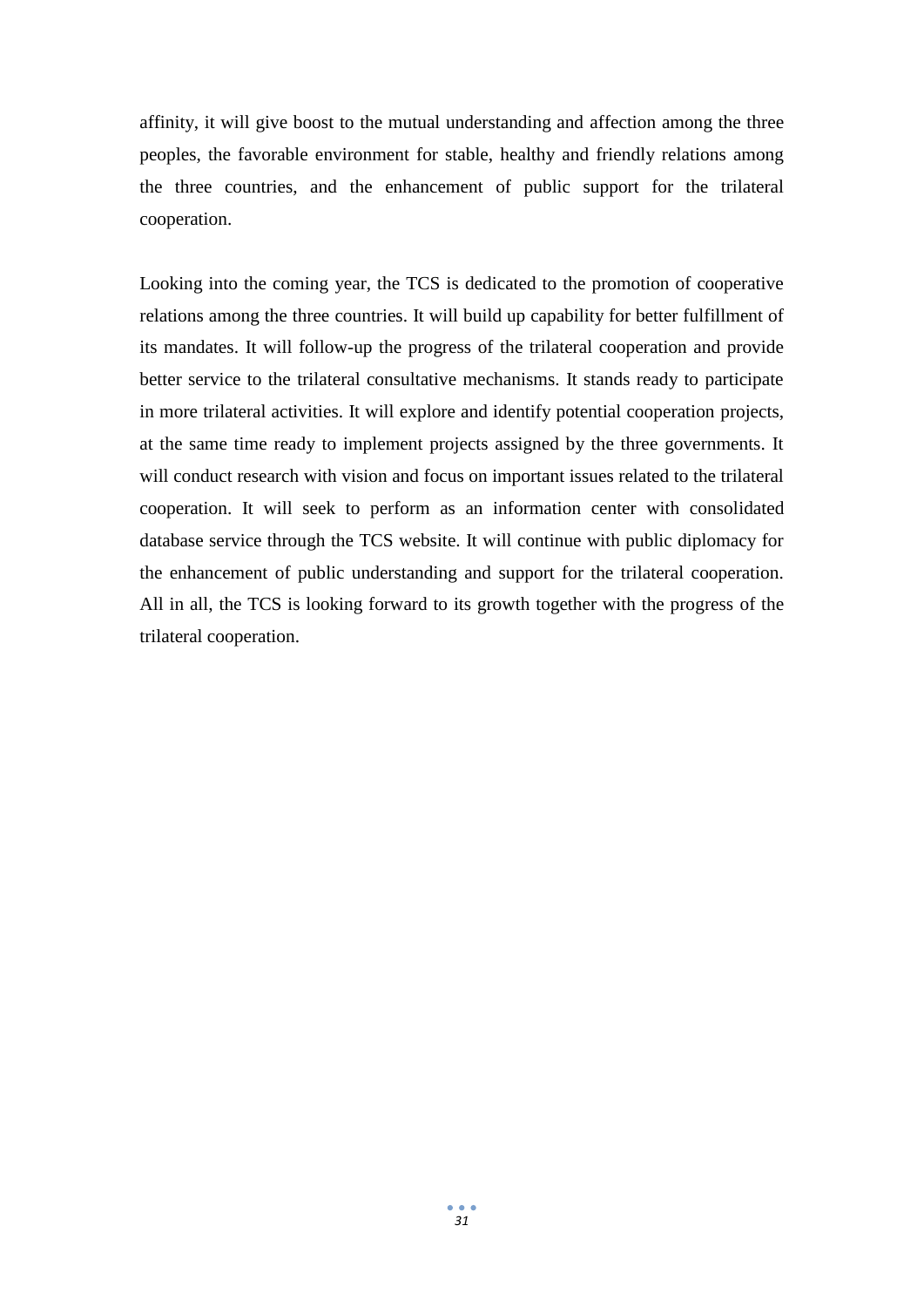| May              | 2 <sup>nd</sup> Trilateral Ministerial Conference on Transport and Logistics,<br>Okayama, Japan; |
|------------------|--------------------------------------------------------------------------------------------------|
|                  | 8 <sup>th</sup> Trilateral Finance Ministers Meeting, Madrid, Spain;                             |
| <b>June</b>      | 2 <sup>nd</sup> Trilateral Foreign Ministers' Meeting, Tokyo, Japan;                             |
|                  | 3 <sup>rd</sup> Trilateral Tourism Ministers Meeting, Busan, ROK;                                |
| <b>August</b>    | 4 <sup>th</sup> Heads Meeting of Personnel Authorities, Seoul, ROK;                              |
| <b>September</b> | 1st Northeast Asian Top Regulators Meeting (TRM) on Nuclear<br>Safety, Tokyo, Japan;             |
|                  | 4 <sup>th</sup> Tripartite Meeting on Earthquake Disaster Mitigation, Tokyo,<br>Japan;           |
| <b>November</b>  | 2 <sup>nd</sup> Tripartite Customs Heads Meeting, Jeju, ROK;                                     |
|                  | 9 <sup>th</sup> Trilateral Finance Ministers Meeting, Washington, USA;                           |
|                  | 2 <sup>nd</sup> Tripartite Health Ministers Meeting, Beijing, China;                             |
|                  | 1 <sup>st</sup> Trilateral Summit, Fukuoka, Japan;                                               |
| <b>December</b>  | 3 <sup>rd</sup> Trilateral Senior Foreign Affairs Officials Consultation, Tokyo,<br>Japan;       |
|                  | 10 <sup>th</sup> Tripartite Environment Ministers Meeting, Jeju, ROK;                            |
|                  | 2 <sup>nd</sup> Trilateral Cultural Ministers Meeting, Jeju, ROK;                                |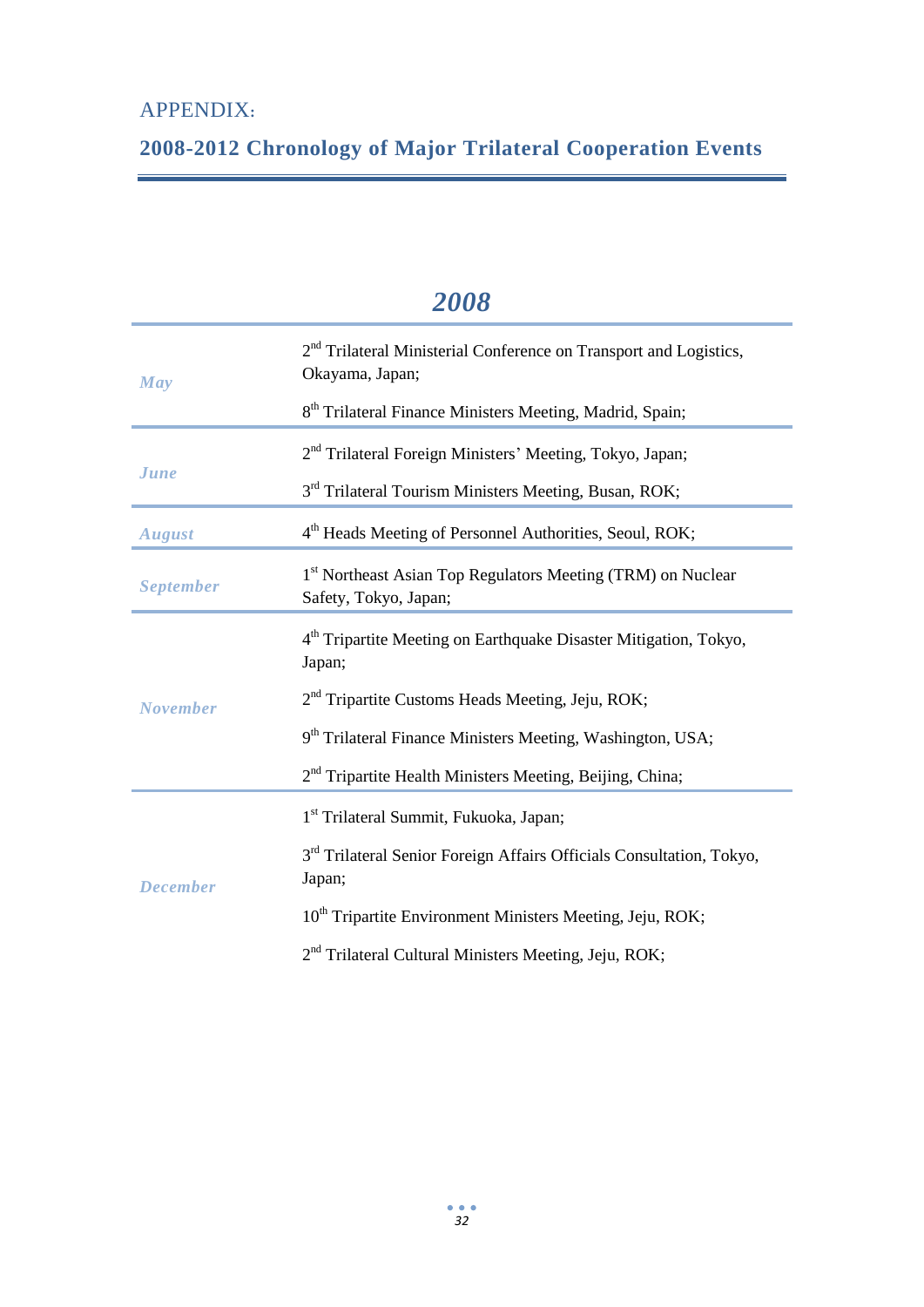### *2009*

| <b>March</b>     | 8 <sup>th</sup> Trilateral Intellectual Property Rights Policy Dialogue Meeting,<br>Seoul, ROK;                                                                                 |
|------------------|---------------------------------------------------------------------------------------------------------------------------------------------------------------------------------|
| <b>April</b>     | Trilateral Summit Meeting, Pattaya, Thailand;                                                                                                                                   |
| May              | 2 <sup>nd</sup> Trilateral Ministerial Meeting on Science and Technology<br>Cooperation, Tokyo, Japan;<br>9 <sup>th</sup> Trilateral Finance Ministers Meeting, Bali, Indonesia |
| <b>June</b>      | 11 <sup>th</sup> Tripartite Environment Ministers Meeting, Beijing, China;                                                                                                      |
| July             | 1 <sup>st</sup> Tripartite Central Bank Governors Meeting, Shenzhen, China;                                                                                                     |
| <b>August</b>    | 2 <sup>nd</sup> Northeast Asian Top Regulators Meeting (TRM) on Nuclear<br>Safety, Seoul, ROK;                                                                                  |
|                  | 5 <sup>th</sup> Heads Meeting of Personnel Authorities, Tokyo, Japan;                                                                                                           |
| <b>September</b> | 3 <sup>rd</sup> Trilateral Foreign Ministers' Meeting, Shanghai, China;                                                                                                         |
|                  | 3 <sup>rd</sup> Tripartite Customs Heads Meeting, Beijing, China;                                                                                                               |
|                  | 2 <sup>nd</sup> Trilateral Summit, Beijing, China;                                                                                                                              |
|                  | 1 <sup>st</sup> Trilateral Heads of Government Agency Meeting on Disaster<br>Management, Kobe, Japan;                                                                           |
| <b>October</b>   | 6 <sup>th</sup> Trilateral Economic and Trade Ministers Meeting, Hua Hin,<br>Thailand;                                                                                          |
|                  | 4 <sup>th</sup> Trilateral Tourism Ministers Meeting, Nagoya, Japan;                                                                                                            |
| <b>November</b>  | 3 <sup>rd</sup> Tripartite Health Ministers Meeting, Tokyo, Japan;                                                                                                              |
| <b>December</b>  | 9 <sup>th</sup> Trilateral Intellectual Property Rights Policy Dialogue Meeting,<br>Xi'an, China;                                                                               |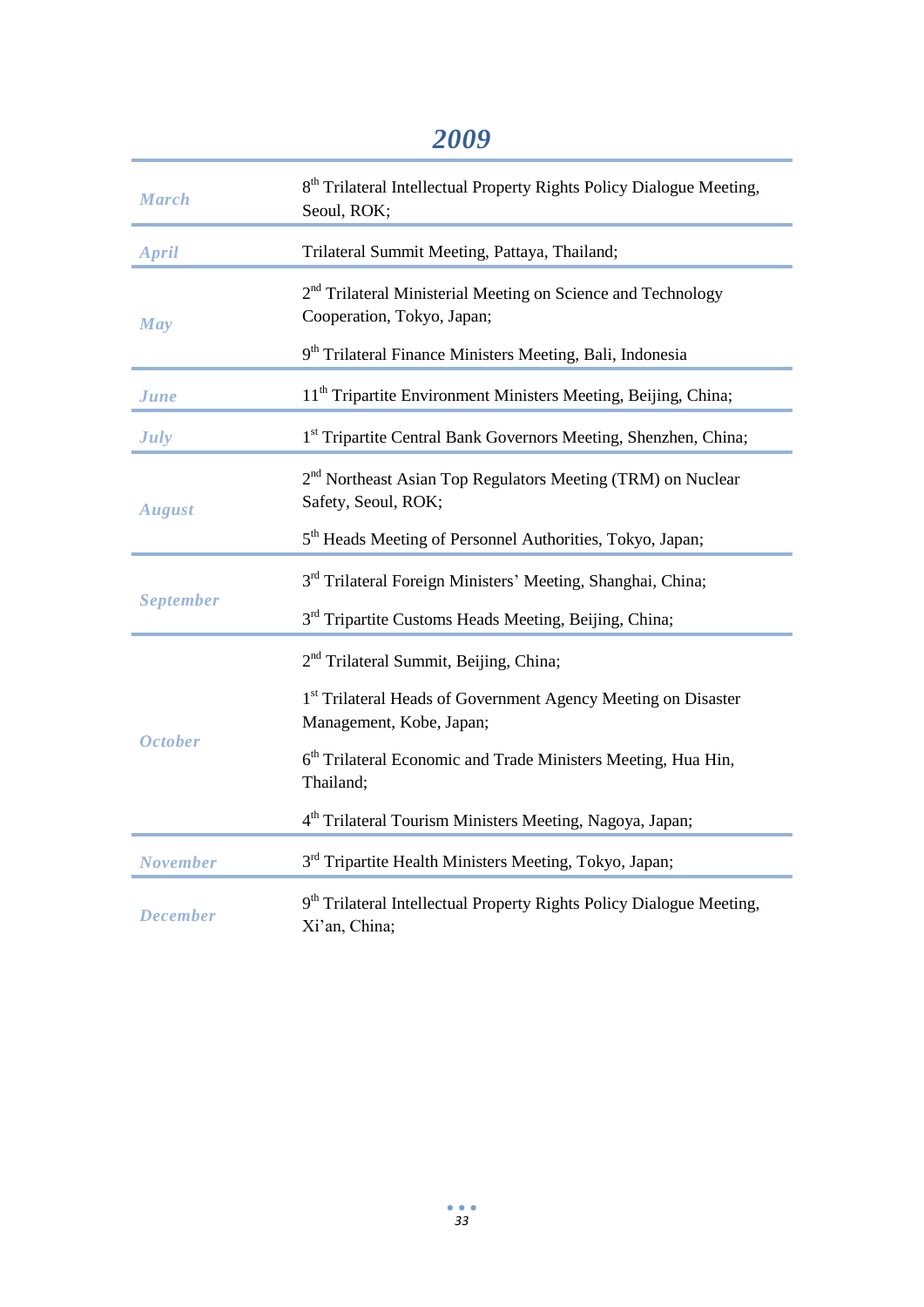## *2010*

| <b>February</b> | 4 <sup>th</sup> Trilateral Senior Foreign Affairs Officials Consultation, Beijing,<br>China;                               |
|-----------------|----------------------------------------------------------------------------------------------------------------------------|
| <b>April</b>    | 5 <sup>th</sup> Trilateral Senior Foreign Affairs Officials Consultation, Jeju,<br>ROK;                                    |
|                 | 3 <sup>rd</sup> Trilateral Summit, Jeju, ROK;                                                                              |
|                 | 4 <sup>th</sup> Trilateral Foreign Ministers' Meeting, Gyeongju, ROK;                                                      |
|                 | 7 <sup>th</sup> Trilateral Economic and Trade Ministers Meeting, Seoul, ROK;                                               |
| May             | 3 <sup>rd</sup> Trilateral Ministerial Conference on Transport and Logistics,<br>Chengdu, China;                           |
|                 | 10 <sup>th</sup> Trilateral Finance Ministers Meeting, Tashkent, Uzbekistan;                                               |
|                 | 12 <sup>th</sup> Tripartite Environment Ministers Meeting, Hokkaido, Japan;                                                |
|                 | Launch of the Trilateral FTA Joint Study among government officials,<br>business representatives and academia, Seoul, ROK; |
|                 | 2 <sup>nd</sup> Tripartite Central Bank Governors Meeting, Tokyo, Japan;                                                   |
| <b>August</b>   | 5 <sup>th</sup> Trilateral Tourism Ministers Meeting, Hangzhou, China;                                                     |
|                 | 6 <sup>th</sup> Heads Meeting of Personnel Authorities, Dalian, China;                                                     |
| <b>October</b>  | Trilateral Summit Meeting, Hanoi, Vietnam;                                                                                 |
|                 | 3rd Northeast Asian Top Regulators Meeting (TRM) on Nuclear<br>Safety, Beijing, China;                                     |
| <b>November</b> | 4 <sup>th</sup> Tripartite Health Ministers Meeting, Jeju, ROK;                                                            |
|                 | 5 <sup>th</sup> Tripartite Meeting on Earthquake Disaster Mitigation, Seoul,<br>ROK;                                       |
|                 | 10 <sup>th</sup> Trilateral Intellectual Property Rights Policy Dialogue, Japan;                                           |
| <b>December</b> | Signing of the Agreement on the Establishment of Trilateral<br>Cooperation Secretariat, Seoul, ROK;                        |
|                 | 11 <sup>th</sup> Trilateral Intellectual Property Rights Policy Dialogue Meeting,<br>Gyeongju, ROK;                        |